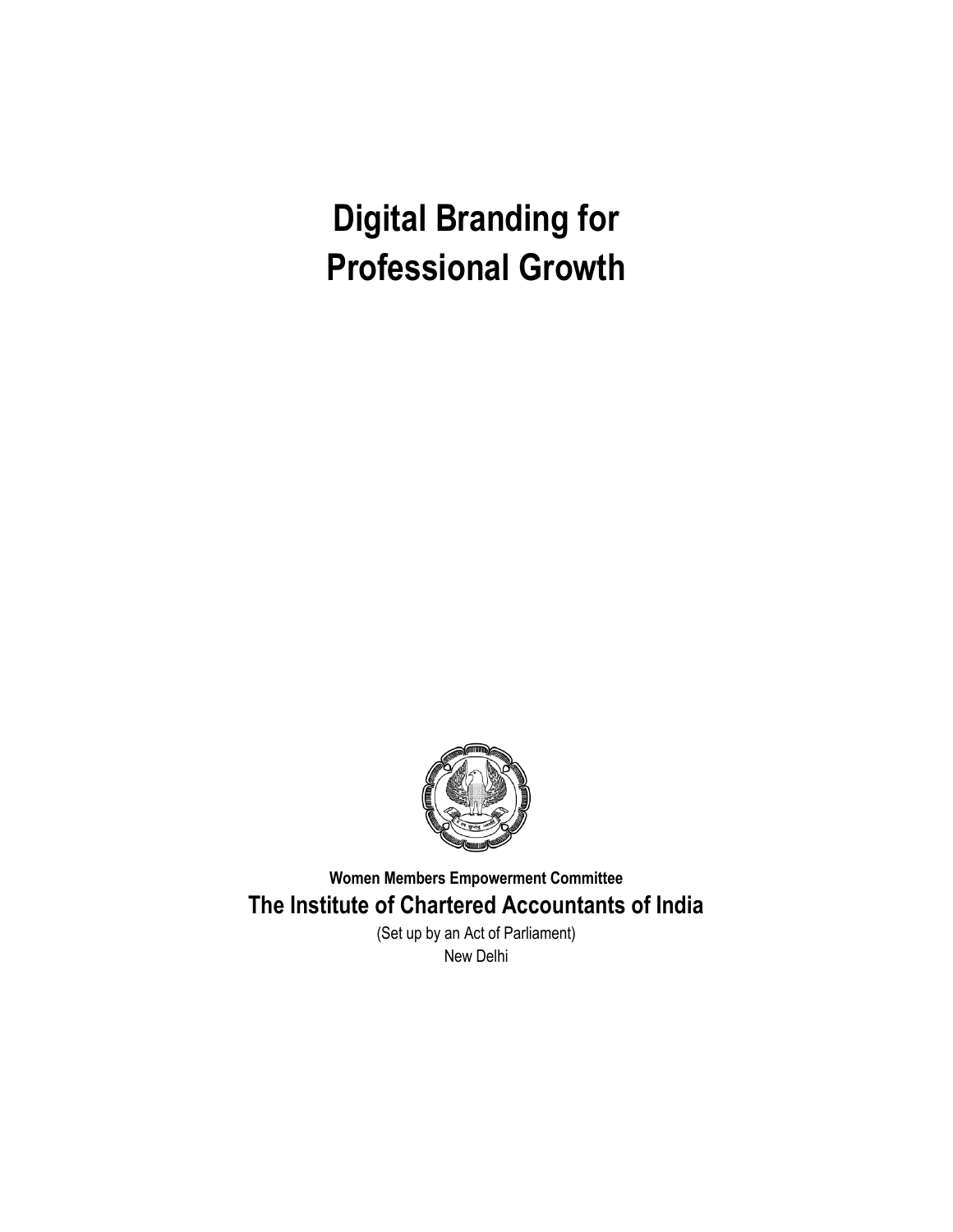## © **THE INSTITUTE OF CHARTERED ACCOUNTANTS OF INDIA**

All rights reserved. No part of this publication may be translated, reprinted or reproduced or utilized in any form either in whole or in part or by any electronic, mechanical or other means, including photocopying and recording, or in any information storage and retrieval system, without prior permission in writing from the publisher.

## DISCLAIMER:

The views expressed in this book are of the author(s). The Institute of Chartered Accountants of India may not necessarily subscribe to the views expressed by the author(s).

The information cited in this book has been drawn from various sources. While every effort has been made to keep the information cited in this book error free, the Institute or any office of the same does not take the responsibility for any typographical or clerical error which may have crept in while compiling the information provided in this book.

| <b>First Edition</b> | : February, $2022$                    |             |                                                                                                                                                                               |    |        |    |  |
|----------------------|---------------------------------------|-------------|-------------------------------------------------------------------------------------------------------------------------------------------------------------------------------|----|--------|----|--|
| Committee            | : Women Members Empowerment Committee |             |                                                                                                                                                                               |    |        |    |  |
| E-mail               | : wmec@icai.in,                       |             |                                                                                                                                                                               |    |        |    |  |
| Website              | wmec.icai.org, www.icai.org           |             |                                                                                                                                                                               |    |        |    |  |
| <b>ISBN</b>          |                                       |             |                                                                                                                                                                               |    |        |    |  |
| Price                |                                       |             |                                                                                                                                                                               |    |        |    |  |
| Published by         | : The $\overline{\phantom{a}}$        | Publication | Department<br>Women Members Empowerment Committee, The Institute of<br>Chartered Accountants of India, ICAI Bhawan, Post Box No.<br>7100, Indraprastha Marg, New Delhi-110002 | on | behalf | οf |  |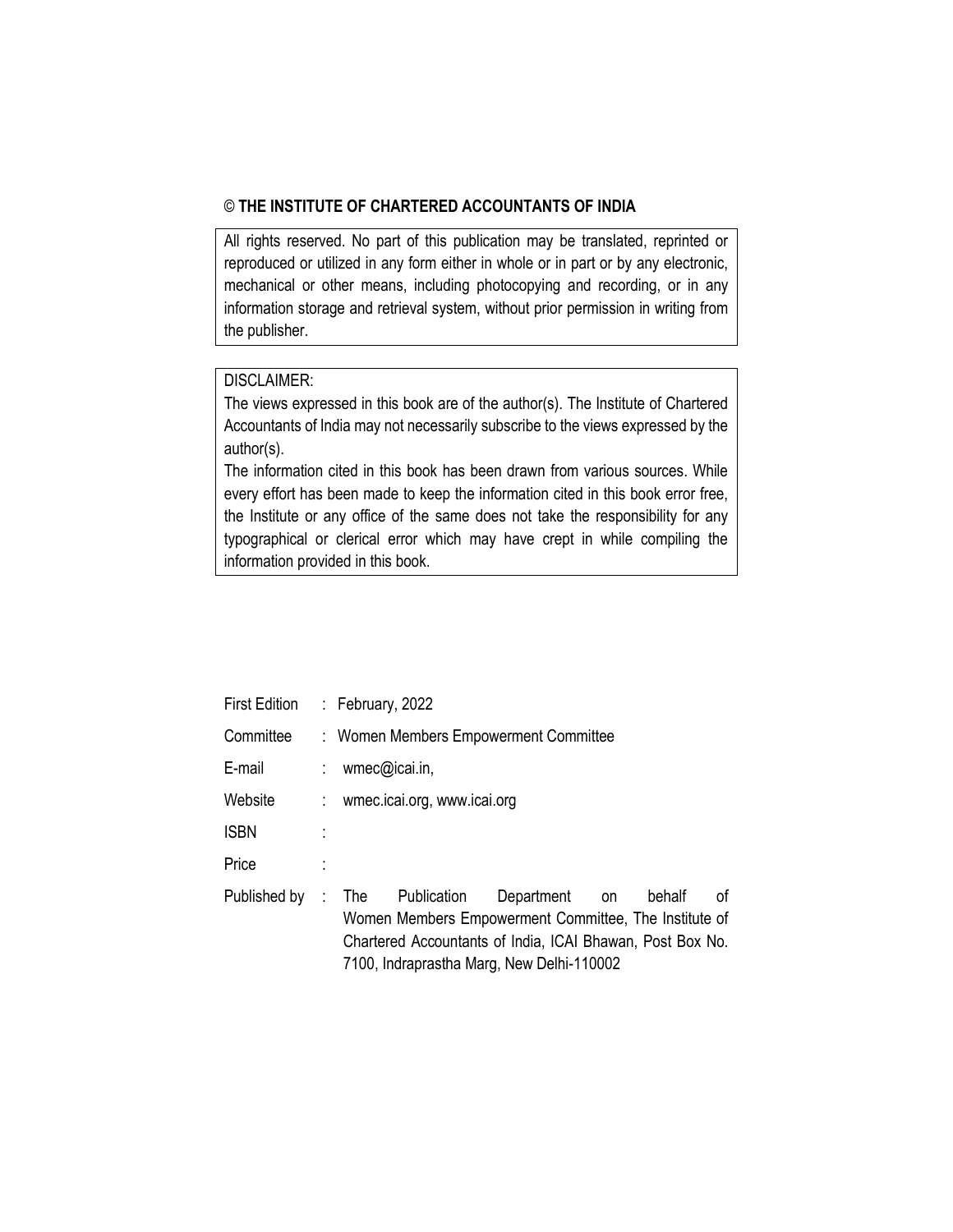# **Foreword**

The challenging and dynamic global environment has necessitated Chartered Accountants to be future ready not only to face the challenges but also to adapt quickly to growth. Digital transformation has radically changed the work environment. This is, indeed, the best time for Chartered Accountants to invest in digital skills and digital branding. Chartered Accountants need to equip themselves with the digital skills that are required to become relevant in globalized work environment and to create a digital brand so that their recognition is established in the digital world.

The Institute of Chartered Accountants of India (ICAI) has always been committed in empowering women members in a knowledge-driven way. Towards the same, Women Member Empowerment Committee (WMEC) of ICAI has taken various initiatives to not only for skill development of women members, but also to make them more relevant in today's digital environment. The Committee has been extending a helping hand in the form of publications/booklets and training programmes in the relevant areas for the empowerment of its women members.

I am pleased to note that towards digital upskilling of women members, WMEC has come out with this e-publication - "Digital Branding for Professional Growth" which attempts to develop and maintain the digital quotient of women members.

I appreciate the efforts of WMEC for bringing out this relevant publication and congratulate the WMEC Chairperson- CA. Kemisha Soni, Vice-Chairman- CA. Pramod Jain and all Committee members for their valuable contribution in bringing out this e-Book. I also compliment the Committee Secretariat in providing active support in the release of the same.

I sincerely hope that this e-Book will help our women members to prosper globally and I am sure that the women members will find this book informative and useful.

Place: New Delhi **President, ICAI** 

Date: 1st February, 2022 **CA Nihar N Jambusaria**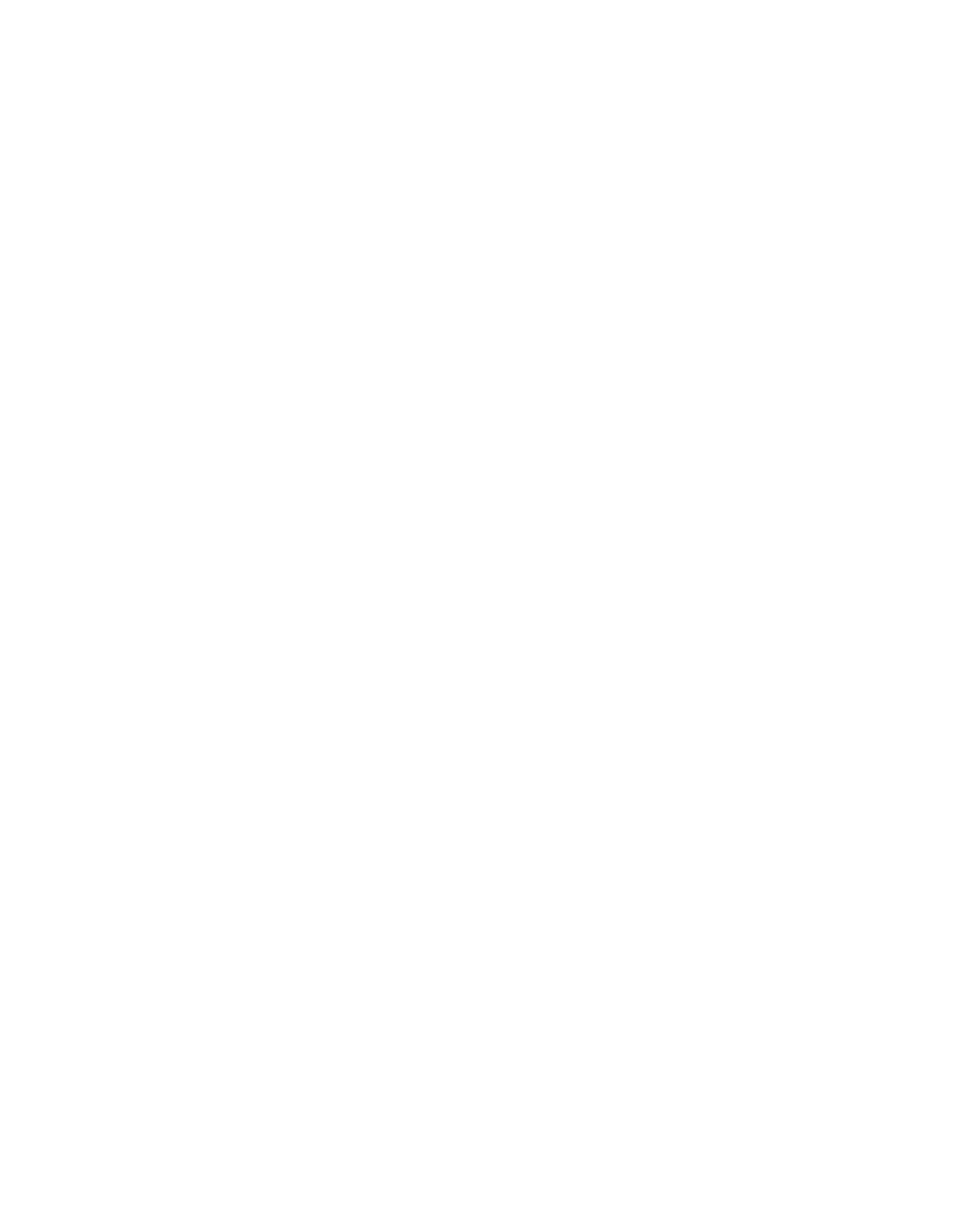Chartered Accountants do so much more than just handling money matters. We as a Chartered Accountant, need to embrace the digital shift and recognize that technology is constantly moving forward. The world is focused on automation and therefore we need to combine digital skills with emotional intelligence.

Developing and maintaining our digital quotient is an important part of our continuous learning objective. Post-pandemic, digital skills and capabilities have become more like necessities for growth, as remote work became routine and online client services quickly advanced. Keeping these factors in mind, WMEC adopted "Digital Empowerment for Better Tomorrow" as the theme for the year 2021-22.

As part of the initiatives of the Women Members Empowerment Committee, we have come out with this publication- "Digital Branding for Professional Growth". Digital branding is the new buzzword that has come to herald the age of digital transformation. With the advent of social media and online forums, professionals now have access to a global audience. In today's era of constant stimuli and distraction, making ourselves visible and memorable is key.

We are thankful to CA Nihar N Jambusaria, President ICAI and CA (Dr.) Debashis Mitra, Vice-President ICAI for their support and encouragement in bringing out this publication.

We appreciate the efforts put in by CA Shanu Goel, Secretary WMEC, Ms Ruchi Gupta and CA Jaya Kumari for their valuable contribution in developing the same.

We wish all of you a big success in all your future endeavors and hope that this publication will help you all in gaining knowledge about digital branding and various skills that are required to be relevant in current scenario.

**CA Pramod Jain CA Kemisha Soni** Vice Chairman Chairperson WMEC, ICAI WMEC, ICAI

**Date:** 31st January 2022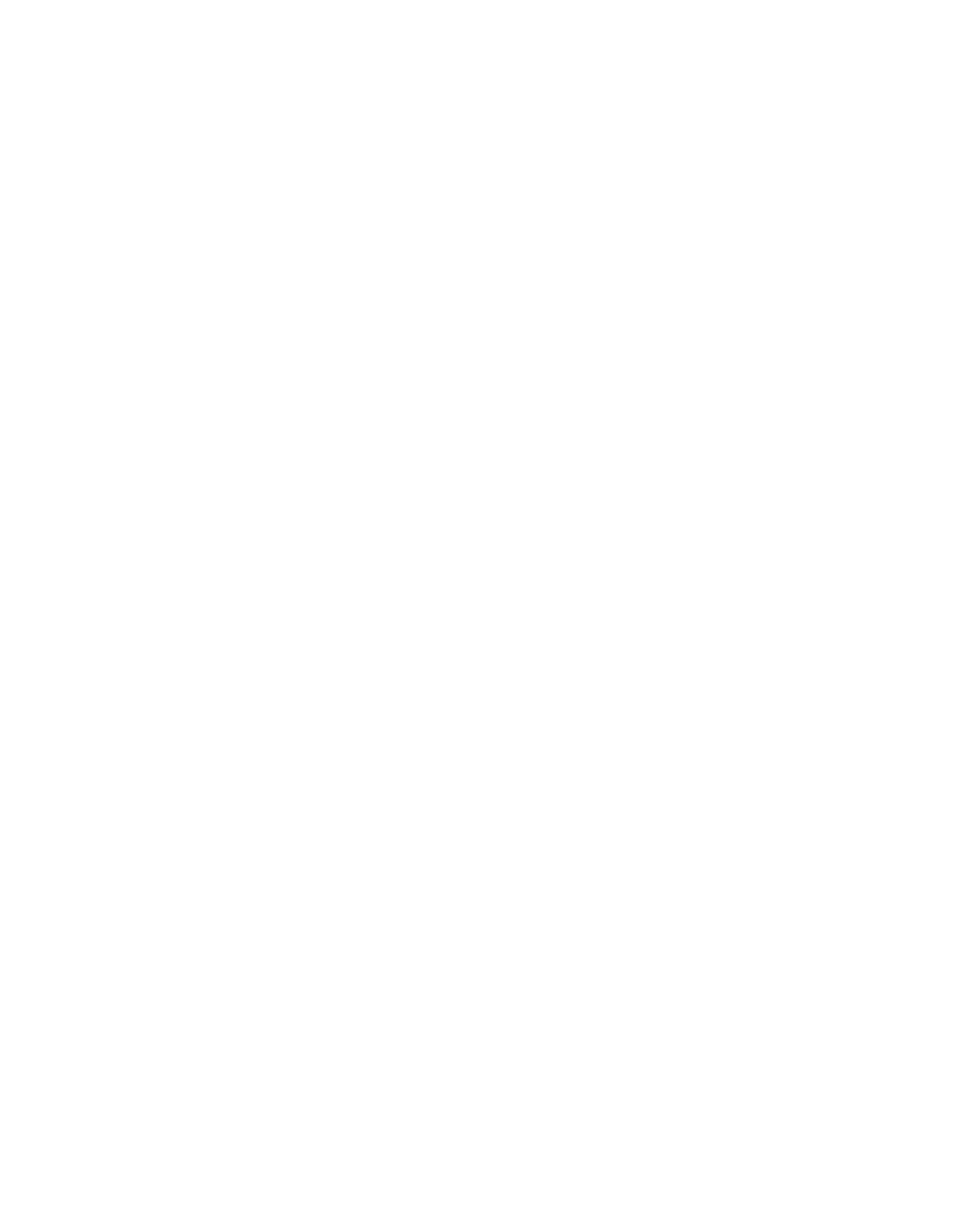# **Acknowledgement**

The Women Members Empowerment Committee of ICAI acknowledges the contribution made by following members for the purpose of contributing inputs in this handbook on "Digital Branding for Professional Growth". We place on record our appreciation and gratitude for their contribution in enrichment of knowledge of our members:

**Reviewed By:**  CA Shraddha Dedhia

**Prepared by**  CA Binny Agarwal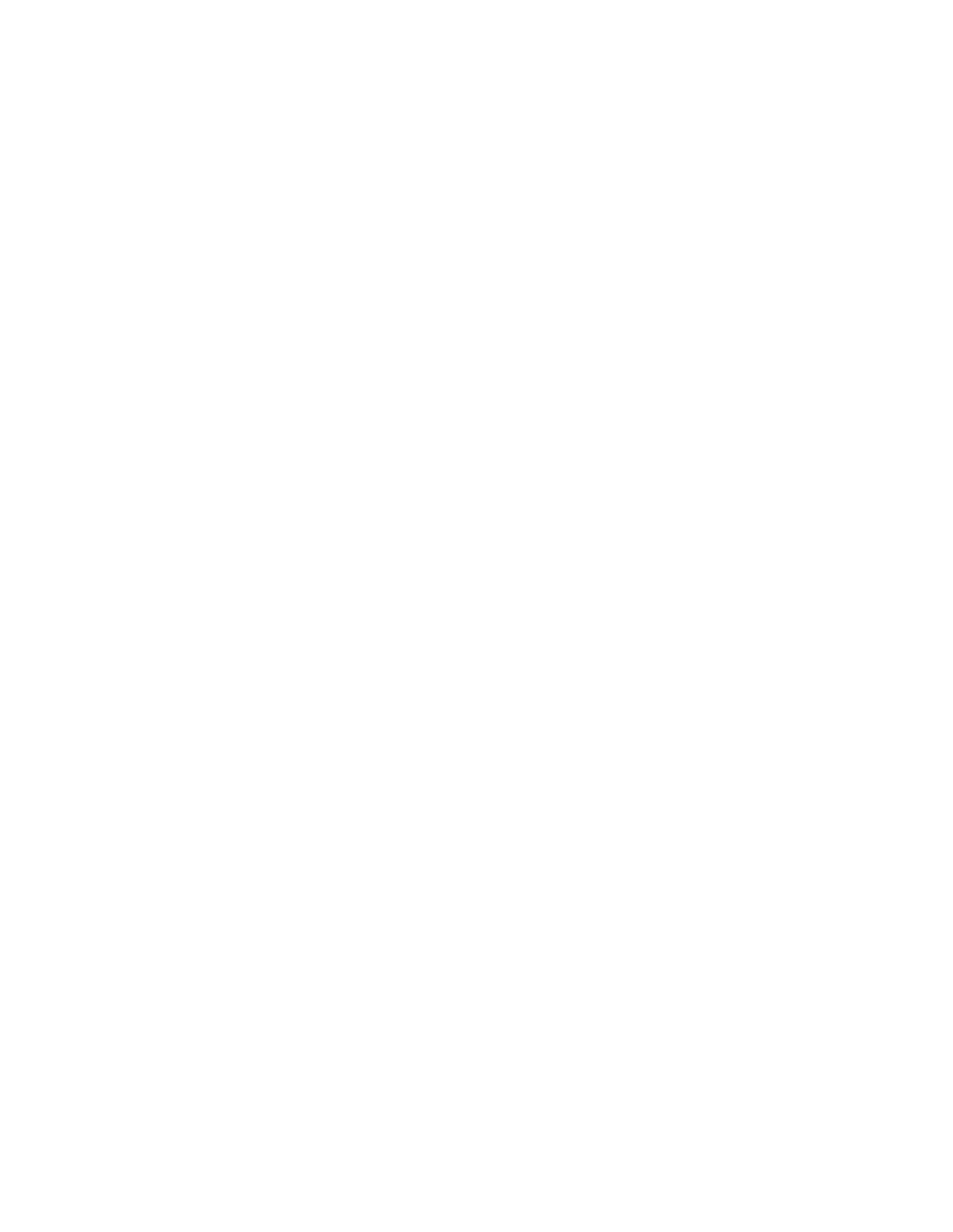# **Contents**

| $\mathbf{1}$ .   |                                                                  |  |
|------------------|------------------------------------------------------------------|--|
| 2.               |                                                                  |  |
| $\mathbf{3}$     |                                                                  |  |
| $\overline{4}$ . | Create a Visual Style for your Brand & Everything about          |  |
| 5.               |                                                                  |  |
| 6.               | Three Reasons to Record a Podcast Today: It's Never too Late  29 |  |
| 7 <sub>1</sub>   |                                                                  |  |

.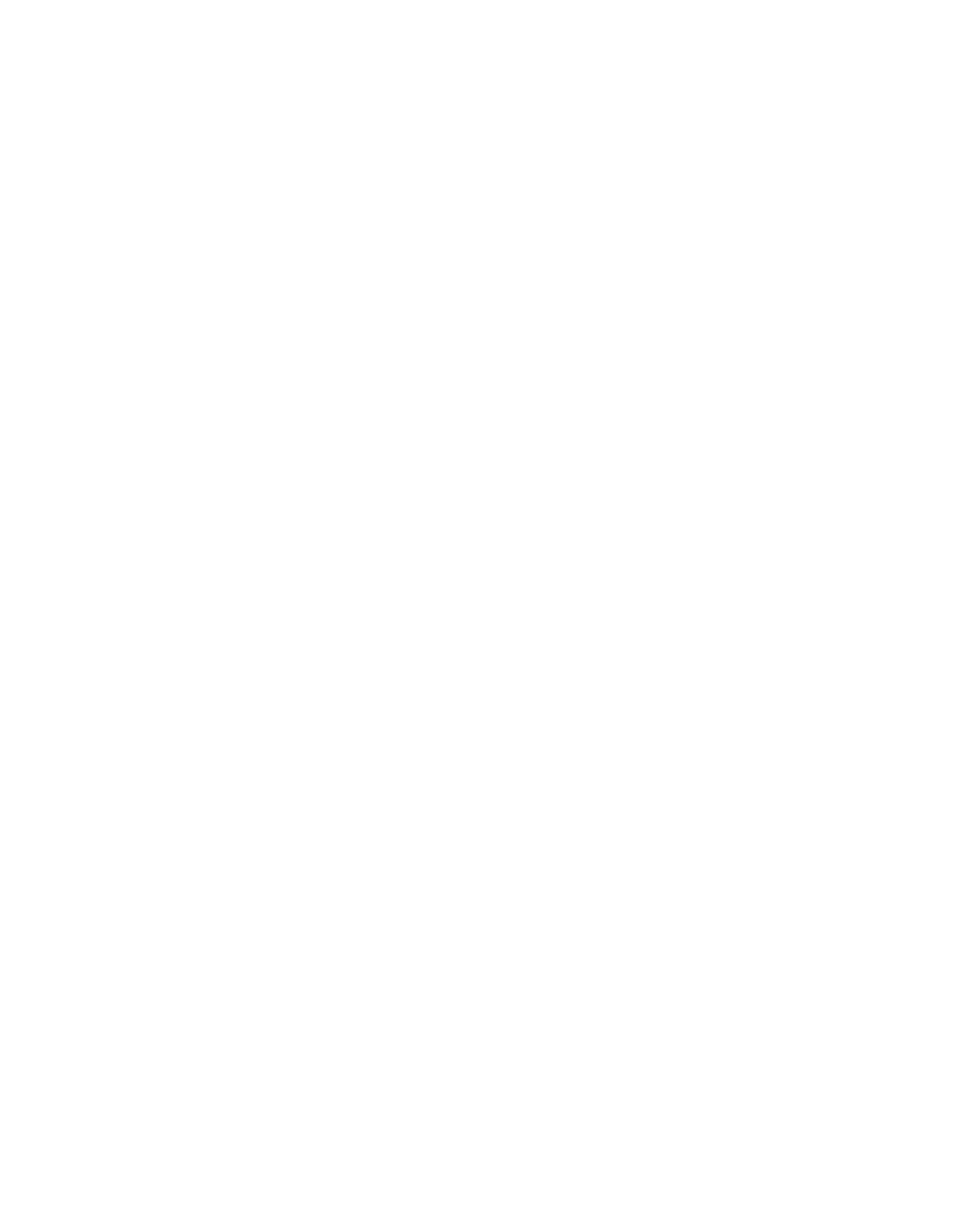# **Chapter 1 Introduction**

<span id="page-10-0"></span>It's no secret that global professional opportunities are growing every day. But in order to succeed in this new landscape, you'll need to create a compelling brand that works not just in one market but in everyone.

What's a digital brand? In short, it's the way we present our professional image online. It's a visual identity that reflects who we are, what we're about, and how we want our clients and prospects to view us. We can't ignore that your digital brand is the key to your prospects seeing you, understanding your profession, and trusting you. So, what exactly does "digital brand'' mean?"

The opportunities for accountants to use digital tools (like websites, social media, search engine optimization ('SEOs'), etc.) and strategies to enhance their practice are as abundant as the opportunities to improve the work of their colleagues and clients.

Discover the secrets behind digital branding and how they can help you increase your global professional opportunities right from your desk.

# **Start Building an Online Reputation Now**

You should be thinking about your online reputation even if you don't have a website yet. The truth is, if you are going to succeed in any significant way in the online world, you need to be seen and known by people everywhere and anywhere on the web. And, there's no better place for your online presence to be than on the most widely used and one of the most trusted websites in the world, which is, of course - the web.

When people search for you or your profession online, they don't just find what they are looking for. They also find everything else related to your profession. This "bulk" info can have a powerful influence on their buying decision. In fact, the opposite was true for people with a positive image of the brand. If you want to increase sales and improve the quality of your leads and clients, you must begin to manage and build an online presence now.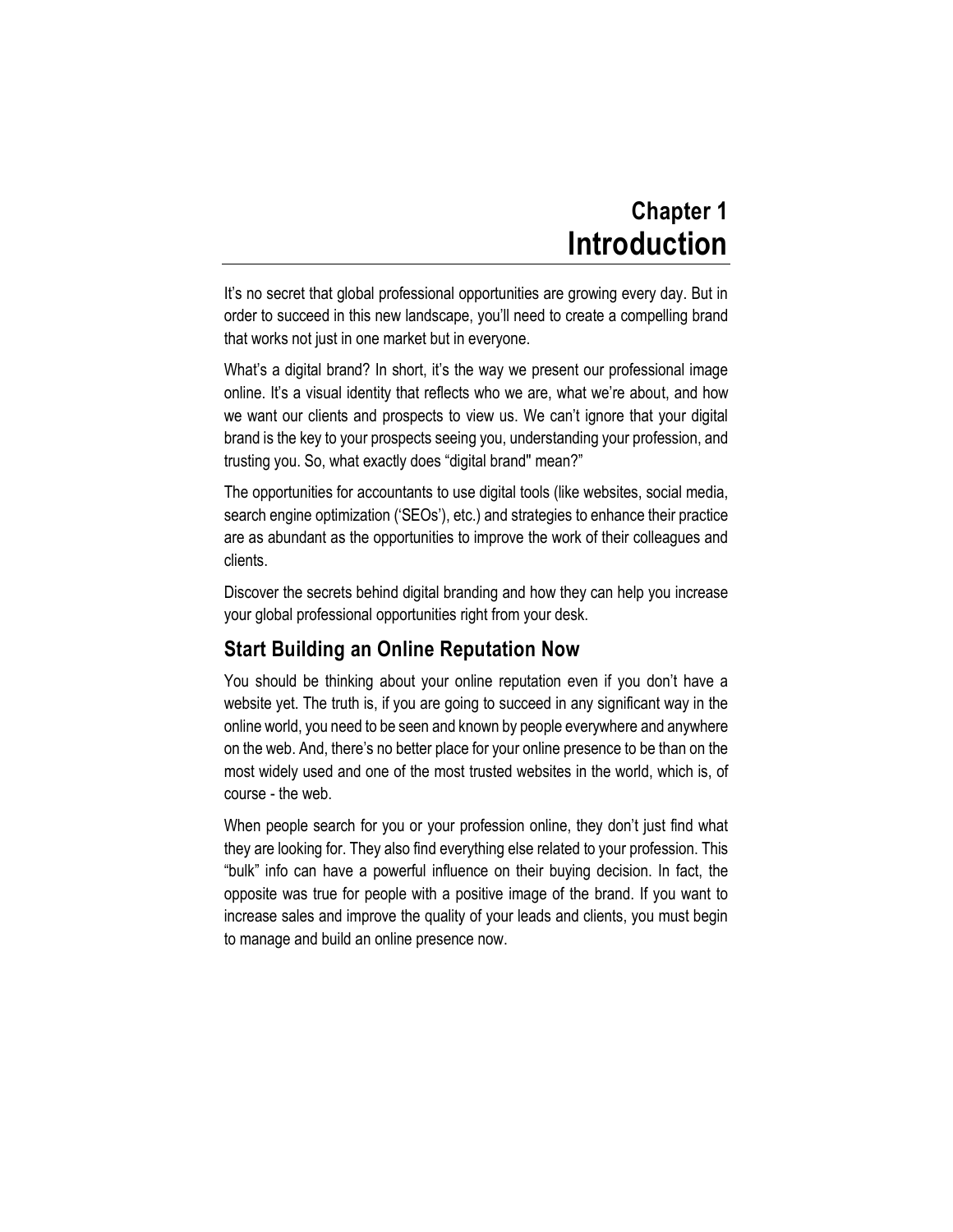# **A great way to start thinking about your online reputation is to ask yourself these three questions:**

### **1. What makes me stand out from my peers?**

What is it about you that makes you different from your peers? It could be anything: your Digitality, your expertise, your track record, your history, your connections, or anything else. Whatever it is, what is it that makes you unique and clearly distinct from everyone else in your field?

This is the question that helps you discover your unique selling proposition (USP). Your USP is the one thing about you and your profession that is so valuable that people who are deciding whether or not to purchase from you can't help but ask, "What makes me (or us) different?" Your answer to this question reveals the heart and soul of your profession.

### **2. Who needs to know me so I can reach my goals?**

If you're going to use social media as a tool to help you reach your goals as a professional chartered accountant, then it's important to understand what types of goals you need to reach. Once you've identified those goals, it's time to think about how to find people who are already in touch with your ideal customer base.

The first step to using social media to promote your practice as a chartered accountant is to identify your goals. What do you want to accomplish? Do you want to have more clients? If so, then the first thing you need to do is to create a compelling sales pitch. You should write a one-page sales pitch that describes exactly what you will provide to your clients and how much it will cost them. After you've written this sales pitch, you should start thinking about the people who would be interested in hiring you. The first thing you should do is identify your ideal customer. Who is the person who is most likely to hire you? It could be someone who works for a big profession, a small profession, or an individual.

It could also be someone who works in a certain industry, such as construction workers, plumbers, real estate agents, or whoever. The main thing is to keep putting faces to names until you come up with a list of people who are most likely to hire you. Once you've identified your ideal clients, the next step is to find out where they are on social media. To do this, simply log onto a relevant social media platform and click on the "Find People" tab.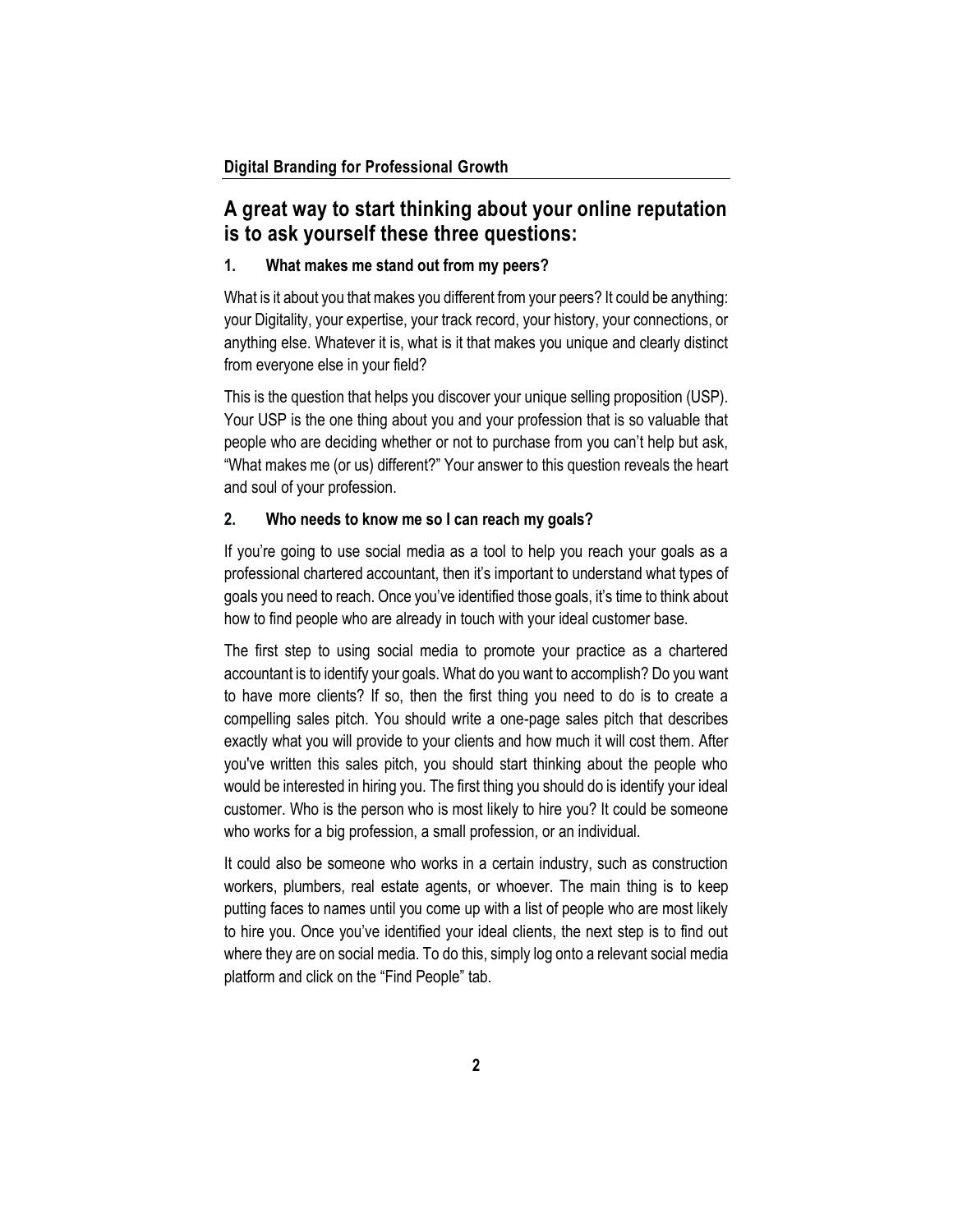The best way to find your audience is to determine what you're good at. If you're a great writer, then people will want to read your work. If you're a great speaker, then people will want to hear what you have to say. If you're an expert in a particular field, then people will want to hire you to help them solve their problems. Once you know what you're good at, you can choose how you want to grow your profession. For example, you can use social media platforms for advertising your profession, or you can write articles and books about the topics you're best at.

#### **3. What are my values?**

Chartered Accountants have an ethical code that sets the standards of conduct for their members. The main principle of the code states that "Chartered Accountants shall observe high standards of integrity in all dealings with clients."

You have to be consistent. You need to be sure that your values remain consistent over time. But more importantly, you should be consistent with what you say. It is important to be clear about the most important values to you. This can help you get better at communicating those values to others.

To me, the word "branding" is just another way of saying "marketing." It's the act of marketing yourself and your profession in the best possible way to help grow your bottom line. I think that the most important thing to remember when it comes to marketing is that we all have to market ourselves in a unique way.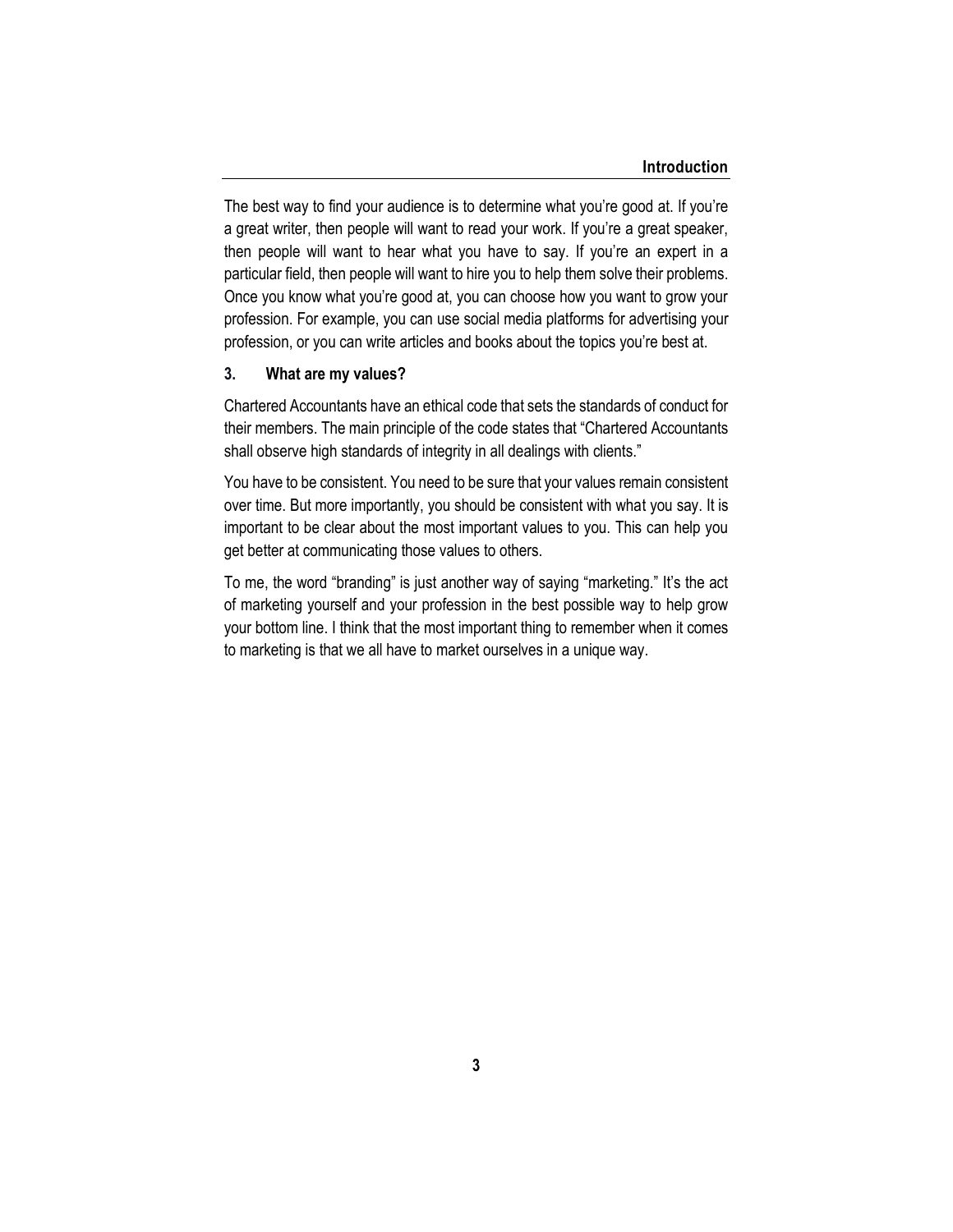# **Chapter 2 The Value of a Digital Brand**

<span id="page-13-0"></span>A brand is a lot more than products or services you sell. It's what you stand for. Your brand is what your profession stands for. While your logo and website may change over time, there is one thing that should never change: your brand values. Your brand values are what you represent to your clients. When your clients feel connected to your brand, they will be more likely to buy from you again and recommend your services to others.

Brand values form the compass of your professional compass towards market success. Your core brand values will remain stable and solid. However, getting sidetracked on your journey to brand loyalty can be challenging. You need to define your brand value proposition before it defines you.

Brand values are very important because they represent what we stand for as a profession. We believe in being honest, fair, and transparent. We want our clients to be happy with everything we sell.

Brand value propositions should guide how your profession works, just like your brand manifesto. Select actionable language when defining what matters to your profession. For instance, don't just say you "value integrity." Tell your clients that you work to do the right thing, and describe how you do that.

"l valued and appreciated, and we want them to always strive to improve themselves."

# **What are Brand Values?**

Brands should be made up of a range of external and internal elements. Your external elements include a verbal identity, which helps to outline your tone of voice and persona, and your visual identity (logos, colors, and fonts). These two elements work together to create an emotional connection with consumers. But what really makes a brand stand out is your internal elements, which include your brand values. Your brand values guide your purpose, Digitality, proposition, and other aspects of your profession.

Your profession has core brand values. You believe in honesty, integrity, respect, and excellence. You want your employees to work hard, take pride in their jobs, and make every customer feel valued.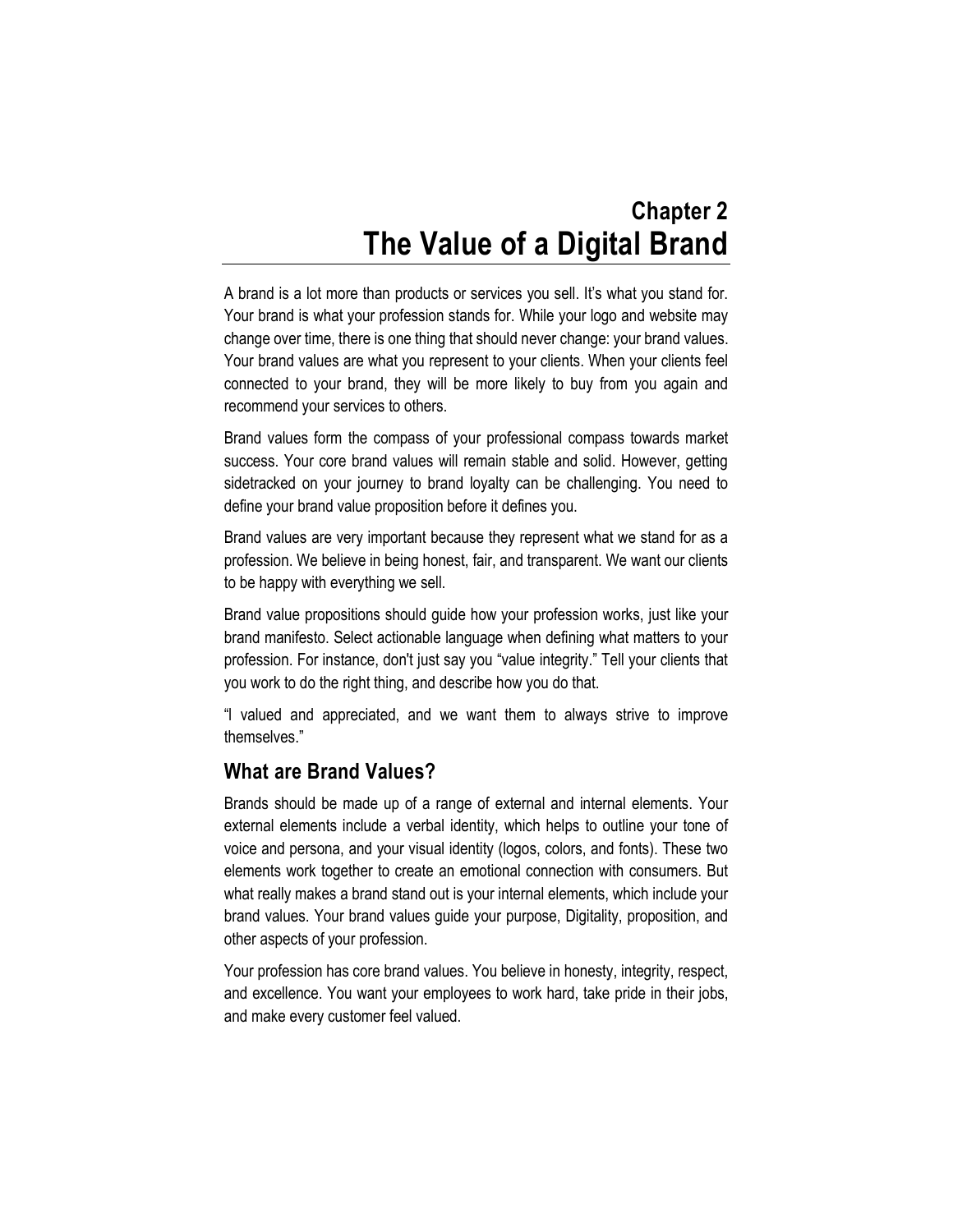Brand values are the core beliefs or principles that guide a profession or organization. They help define what makes the profession unique and different from others. Your brand values should include your mission statement, vision, and values.

Brands don't matter if they aren't constantly represented by what you do and say. Clients and employees need to be reminded of your values if you want them to affect change. A unique value definition is needed to ensure your values stay true to who you are as a professional. Don't simply copy and paste ideas from other successful brands. Instead, take a close look at what makes those brands unique.

Your brand value proposition should be something that guides how your profession works. It should also tell your clients why you care about doing the right thing. You shouldn't use empty phrases that sound like they were picked out of a dictionary. Instead, choose meaningful words that tell your clients why you believe in doing the right thing.

Your profession's values must be timeless. You should never change them unless you see a negative reaction to your current code of ethics. Your values should be flexible enough to adapt to changes in the world around you.

## **Four steps for finding your brand value proposition**

#### **Step #1 Discover What Matters**

To begin the search for your core values, you'll need to move beyond the conventional box full of common terms, such as "reliable," "trustworthy," or "friendly." These may all appear to be positive words, but they don't describe what makes your operation special.

Overcoming the norms those clichéd terms suggest will enable you to identify the values that establish your brand. Defining these unique values will help you find your core brand.

Do you hate unethical practices of finance and accounts and want to make sure your profession always cares for its clients? Do you love the planet and want to give something back with environmental measures? Consider ideas that appeal to your co-workers as well as your clients, and then build your community around them.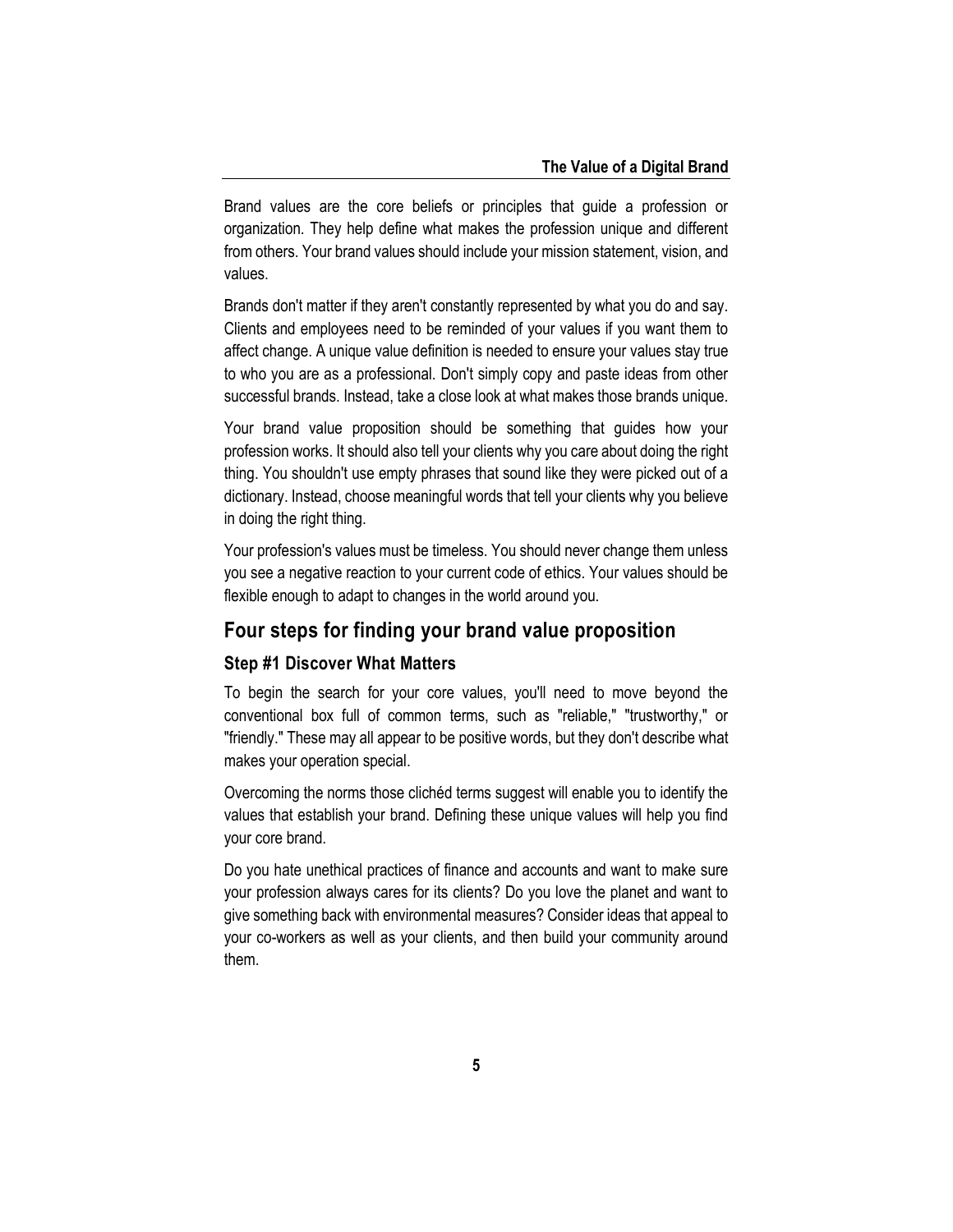#### **Step #2 Know your clients and peers**

If you're developing your brand, think objectively about the needs and expectations of your clients while considering the pre-existing solutions offered by your peers. An analysis of your peers might help you find a gap in the market or inform you that you need to re-think your values to better differentiate yourself from existing offerings.

The most powerful brand values are those which directly respond to a need in the market. Rather than trying to persuade your clients to feel the same as you do about a particular subject, find out what your clients actually think and what they wish to see from their favorite brands.

### **Step # 3 Commit to Something**

How would your clients discuss you with someone who wanted to hire you? Would they say that you're someone who provides excellent customer service? Would they say that you offer best in the class services in India?

Find out what your clients already associate with your profession, and try to grow your brand values from that.

For instance, if your clients appreciate your Digitalized approach to customer service and other ancillary services, make "Digitalisation and a readiness to go the extra mile" your brand value. Once you've established it, fight for it with all that you do. Develop new ways to customize your customer experience.

#### **Step # 4 Consistency is the Key**

A brand value proposition should remain the same over time, as we mentioned above. You may change your logo, your colors, or even your professional name over time, but if you want to build loyal clients, you need to stay true to your principles.

Consider ways to simplify your brand values definition into a few keywords and phrases that will act as points of reference for your professional team. By understanding your values, your workforce will be able to provide a consistent professional image across social media posts and offline events.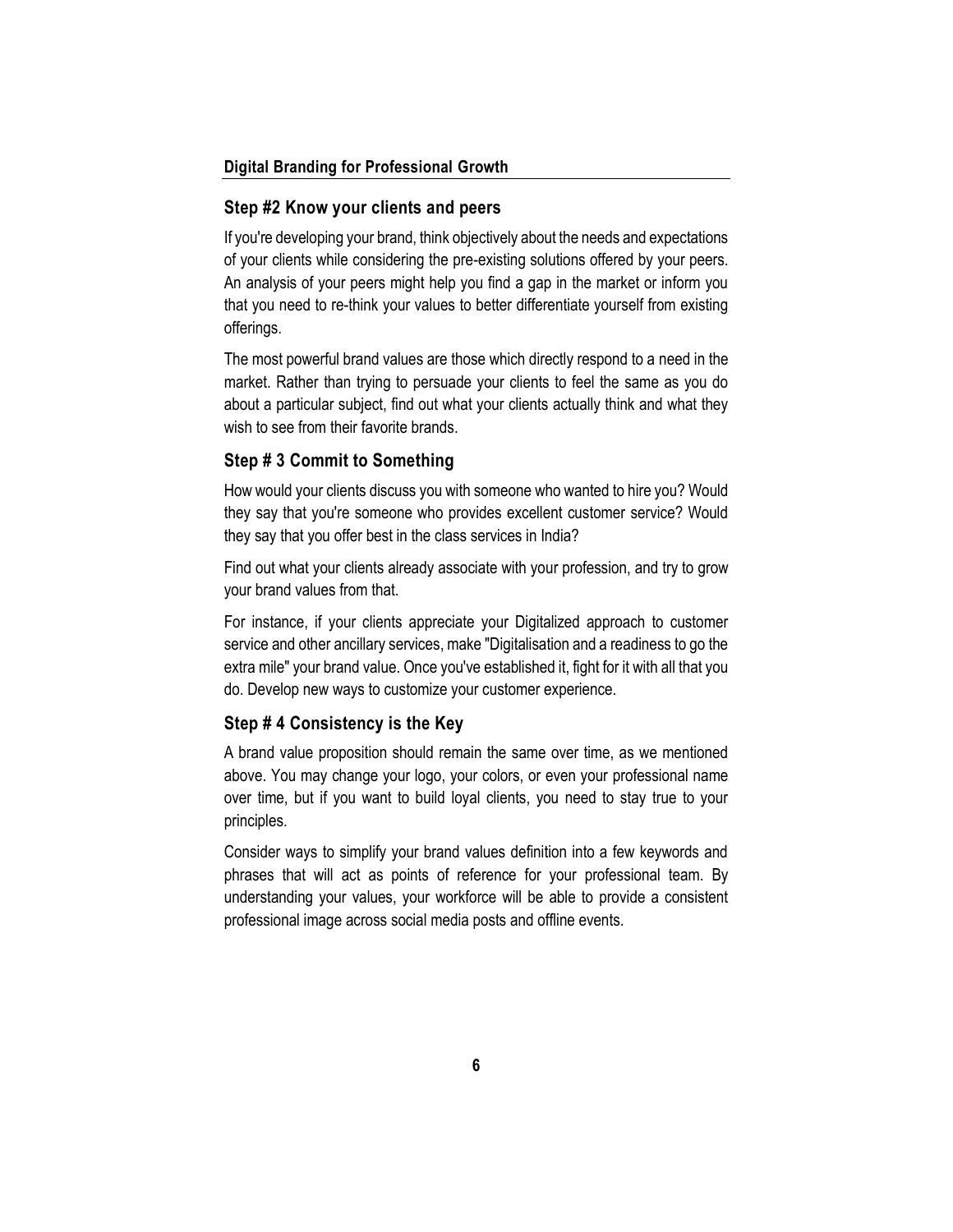# **Brand Value Case Study**

## **Brand Value Example- Apple Inc**

Apple's name has long evoked favorable reactions among its supporters. However, the profession has had its share of challenges to overcome on the road to success. Back in 1997, Apple was lacking market share, so it launched the "Think Different" campaign to define its brand values for its audience, employees, and shareholders alike.

The "Think Different" campaign indicated that Apple strives to make the best, most imaginative products in the world while keeping its facets simple for the general public. Apple places a high value on products being high-quality over quantity.

Result: Apple's new corporate structure has increased the internal solidarity of its workers when designing an online and offline customer experience.

# **What are some ways you can use Brand Values in your CA Profession?**

Brand value can be used in your profession by incorporating branding principles into your design decisions. Branding principles will help you to create an original and recognizable design that will stand out among the many other designs in the profession.

It can also be used as an indicator of how well-known and successful a profession, services, or person is. Brands with high values are more likely to attract and retain clients and investors and thus provide greater returns on investment for their owners.

### **Why will digital branding work for a profession?**

Digital branding works for professions because of the opportunity for immersive and interactive content. Professionals can use digital channels to share their expertise with the world, and connect with potential clients, leading to more opportunities. Digital branding also helps people find what they're looking for on websites and social media platforms, increasing the chances that people will find what they're looking for.

### ● **Cost-effective**

Digital branding for professionals has become increasingly common among professional firms. This is because of the cost effectiveness of digital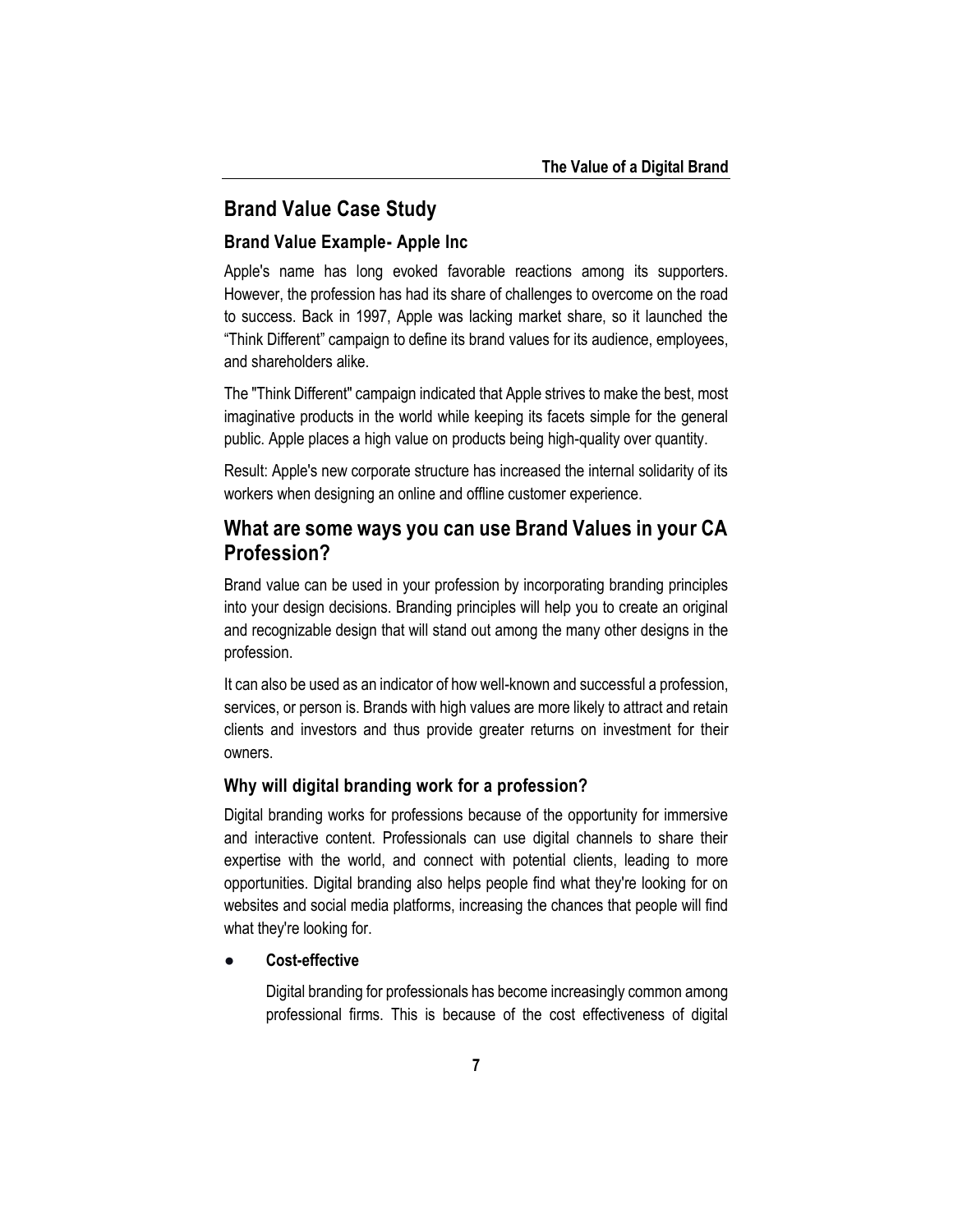marketing over traditional means. Digital marketing will allow greater reach to potential clients, therefore creating more awareness.

#### ● **Global Reach**

Digital branding is important for CA professions due to the global reach of their profession. Digital branding can help them maintain a professional reputation while still maintaining work-life balance.

**Flexibility** - can access details while traveling (in office or in cars/trains), early or late, on laptop or mobile, one can schedule the post timings, etc.

#### ● **Interactive**

The world of digital branding has changed the way many professionals market themselves. With interactive work, such as social media and blogs, professionals can keep their audiences engaged and informed.

### ● **Tracking Results & Analytics**

According to Beth A. Rubin, digital branding work for a profession is necessary because its tracking results and analytics. Professionals may want to consider the following points when considering digitizing their business:

- 1. Investigate what type of data they want to collect (i.e., online & offline clients)
- 2. Have an idea about what they want to track

*\*Please refer to the Code of Ethics updated by the ICAI guidelines for adherence before engaging in Digital Branding.*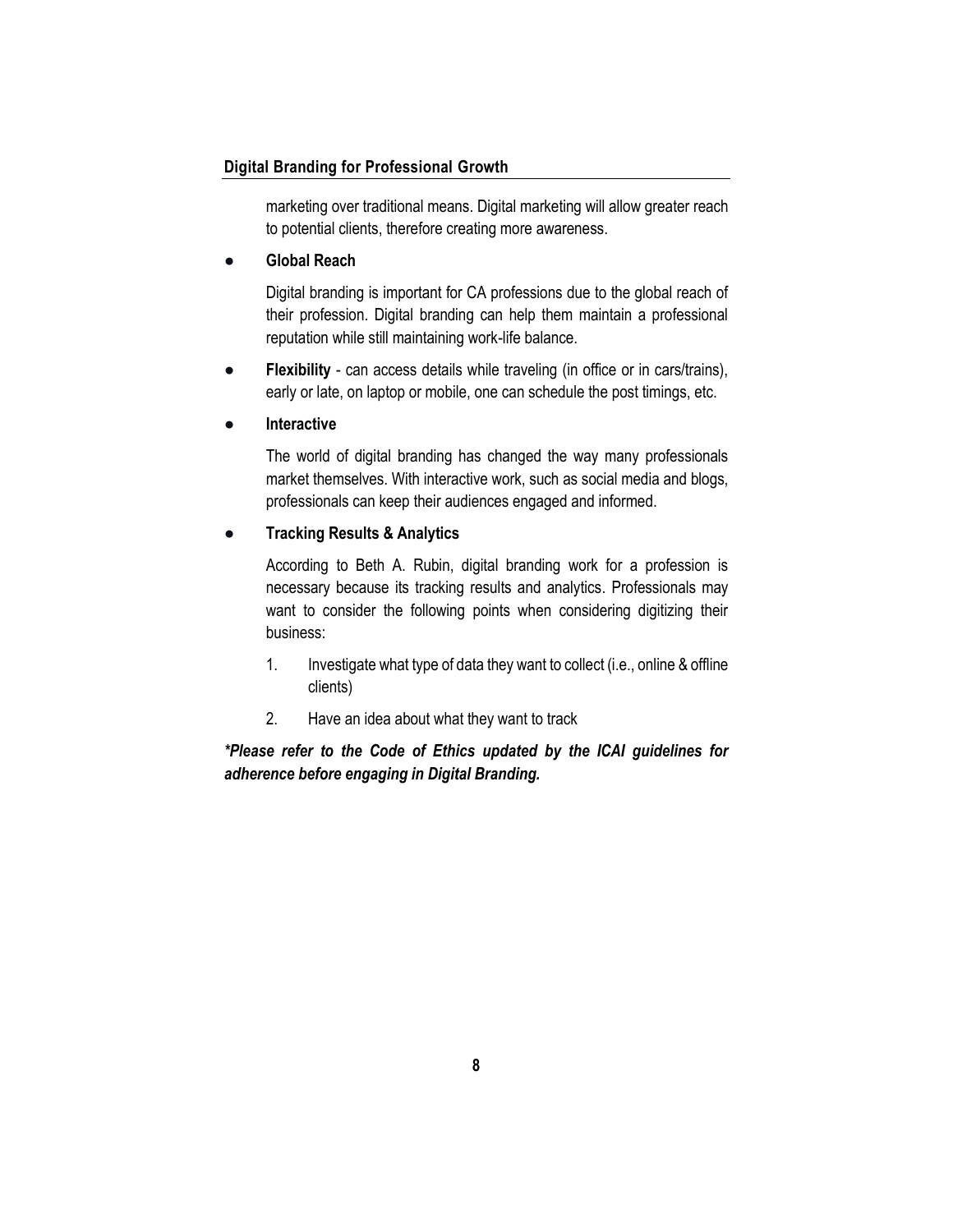# **Chapter 3 How to get started with Digital Branding?**

<span id="page-18-0"></span>Be it a professional or a Digital brand, the main goal is to have a strong, differentiated and authentic identity that will define you as an individual. That will help you to get noticed and get results from the people around you.

As a way to soothe your ego (and your desire for attention), you will need to build a Digital brand on the internet. Many people do it this way.

A famous example of this is Steve Jobs, who was known as the "mad scientist" and founder of Apple Inc., but he was also quite successful in his own right. He had an amazing customer relationship management system called "Applebee's" and created the first iPod in 2001, which was considered by many as one of the greatest products of all time.

This is not just limited to individuals either. Branding is used by professionals as well; companies like Microsoft use their corporate brand for advertising their services.

There are several platforms available for building your digital brand. These platforms can help you establish your expertise and build a fanbase for your profession.

## **The following are some of the latest and most popular platforms for building digital brands:**

### **I. Search Engine Optimization:**

- 1. Website
- 2. Google My profession

#### **II. Social Media:**

- 1. LinkedIn
- 2. Twitter
- 3. Instagram/ Facebook
- 4. Quora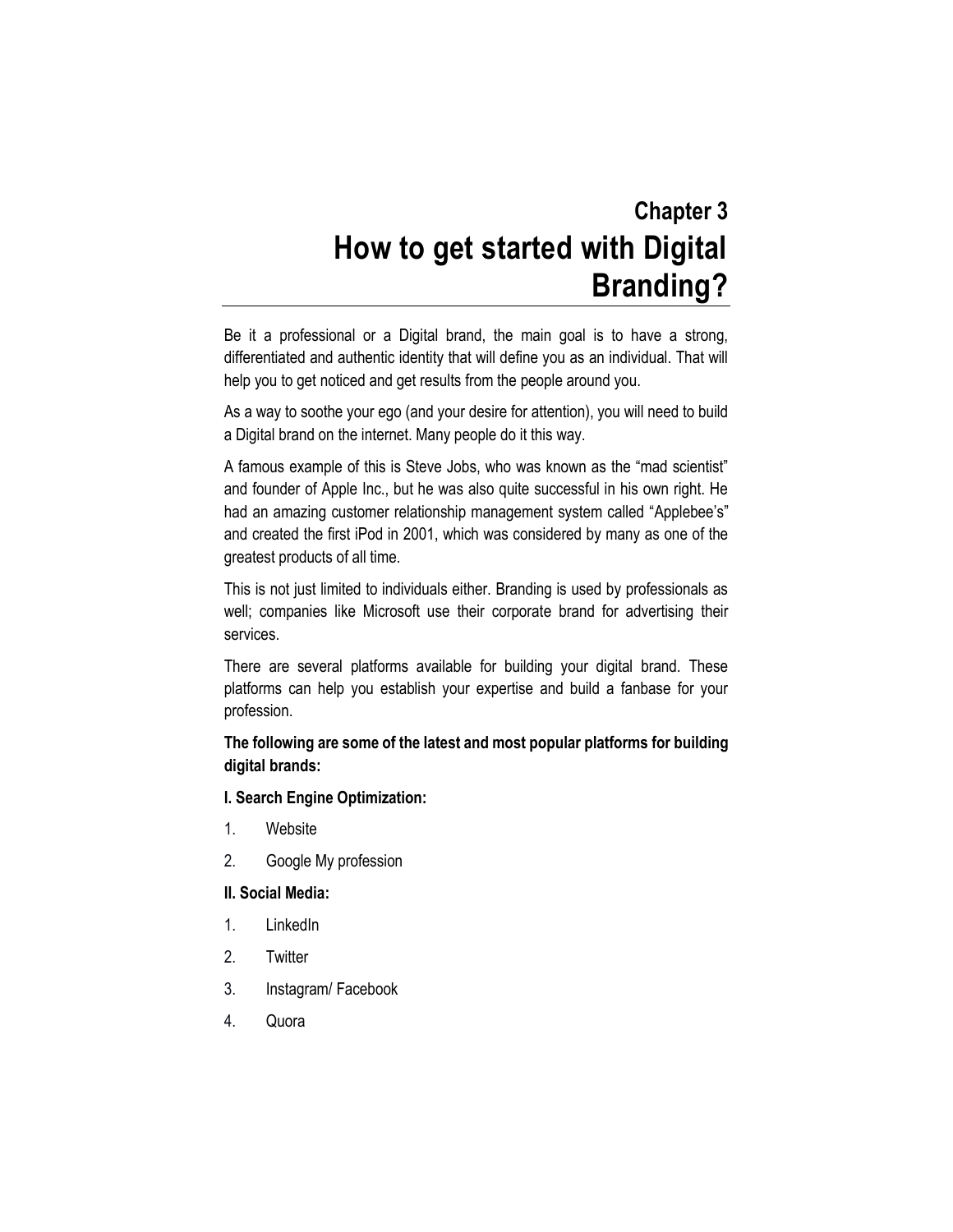- 5. Facebook
- 6. Whatsapp/ Whatsapp for a profession

#### **III. Content Branding:**

- 1. Blogs
- 2. Writing Books/ Journals/ Articles

#### **IV. Audio/ Visual Branding:**

- 1. Webinars/ Seminars
- 2. Youtube
- 3. Podcasts
- 4. Twitter Spaces/ Clubhouse

# **Digital Branding Strategy**

Digital branding is the process of creating a representation or image of yourself that is representative of what you want to represent. A Digital brand is the way in which you present yourself to others and the world around you.

When you are starting out with social media, it is important to have a plan and strategy for your digital brand. For example, if you are just starting out with social media, it may be difficult to craft a Digital brand that will resonate with your audience. There are many ways in which one can build a Digital brand online. Here are some of the ways in which one can build their own brand through social media:

- 1. Create an account on each platform that they use: Facebook, Twitter, LinkedIn, Instagram, and so on.
- 2 Use your current profile information (username) as an identifier for your profile on each platform.
- 3 Upload photos of yourself on each platform where possible (using Instagram).
- 4 Use hashtags that relate to what you do and share them with your followers or followers-at-large.
- 5 Post updates about yourself and about your expertise in the subject in comments or send messages to people via social media platforms (such as Facebook Messenger).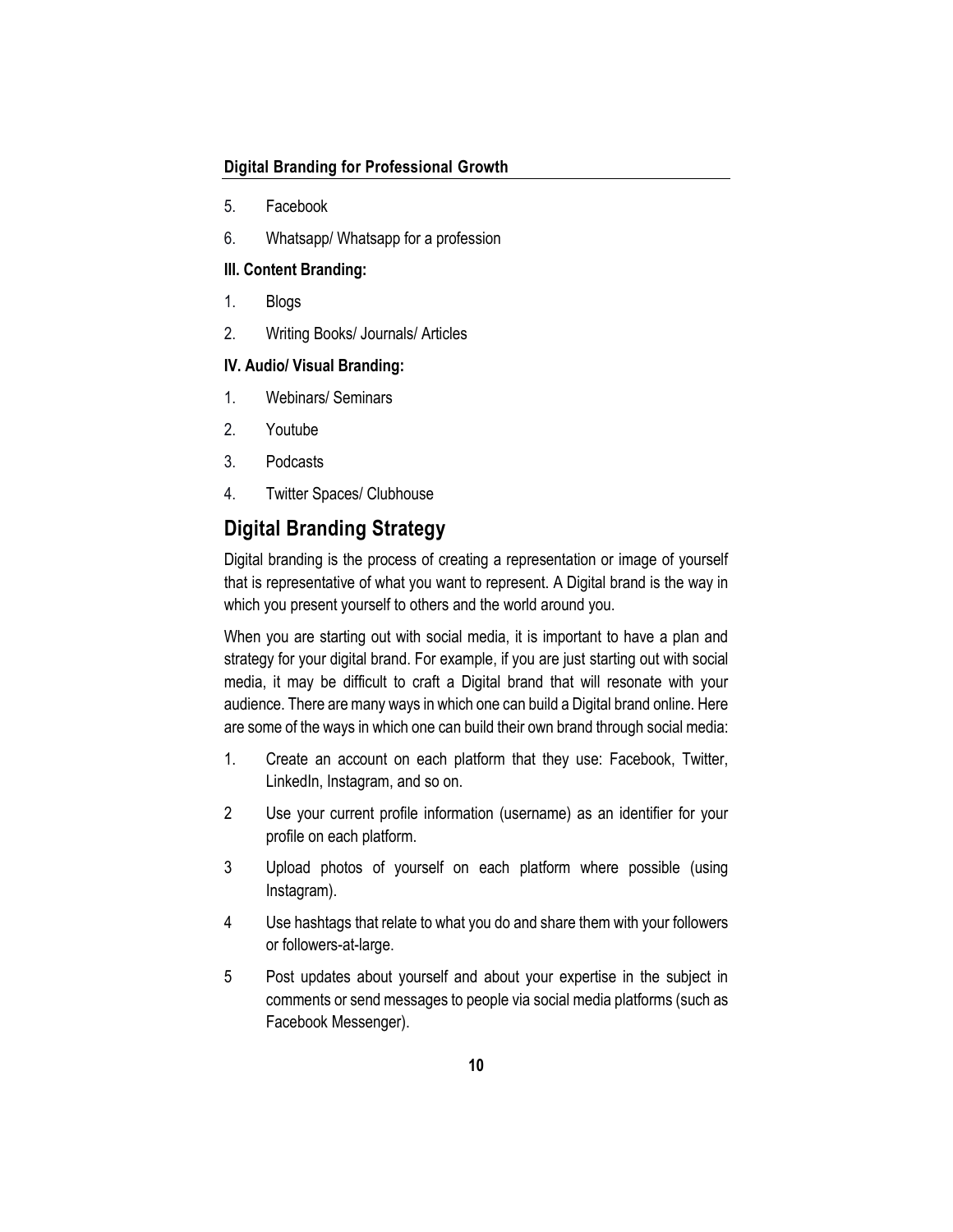# **Google Business Profile (formerly known as Google My Business)**

Google is the most visited website in the world. It currently holds more than [92%](https://www.hootsuite.com/resources/digital-trends-q4-update) of the market share for search engines. You can attract a new audience to your profession by creating a Google Business Profile (formerly known as Google My Business).

You can easily get found on Google when people are looking for services like yours in your local area by creating a Google Business Profile.

It shows searchers how and where to find your profession on Google My Business. Local SEO is also enhanced by having a Google Business Page. It is more likely that a local listing will appear when people search for a nearby business using Google Maps.

## **Website for Digital Branding**

Digital branding is a great way to show off your ability to be successful in your industry. This can be done in different ways, and the best way is to build a website. Starting with Digital branding and understanding what it means will be of help.

*\*Please refer to the ICAI's website guidelines*

## **Social Media for Digital Branding**

Digital brand is a very crucial aspect for a profession to grow. It's not just about the success with the profession but also your Digital brand. Without a good Digital brand, you won't be able to stand out in the crowd. Many people think that it is impossible to become successful online because of their lack of skills, but it doesn't have to be like that. From Digital branding, we can learn about effective strategies on how to build an excellent professional and social media presence.

The following are some tips and strategies on how to build your own Digital brand:

- Choose an influencer
- Use influencers wisely (i.e., don't use them too often)
- Use the right influencers (i.e., don't use the wrong ones)
- Stay updated with what other people say about you on social media
- Be active and post at least 3 times a day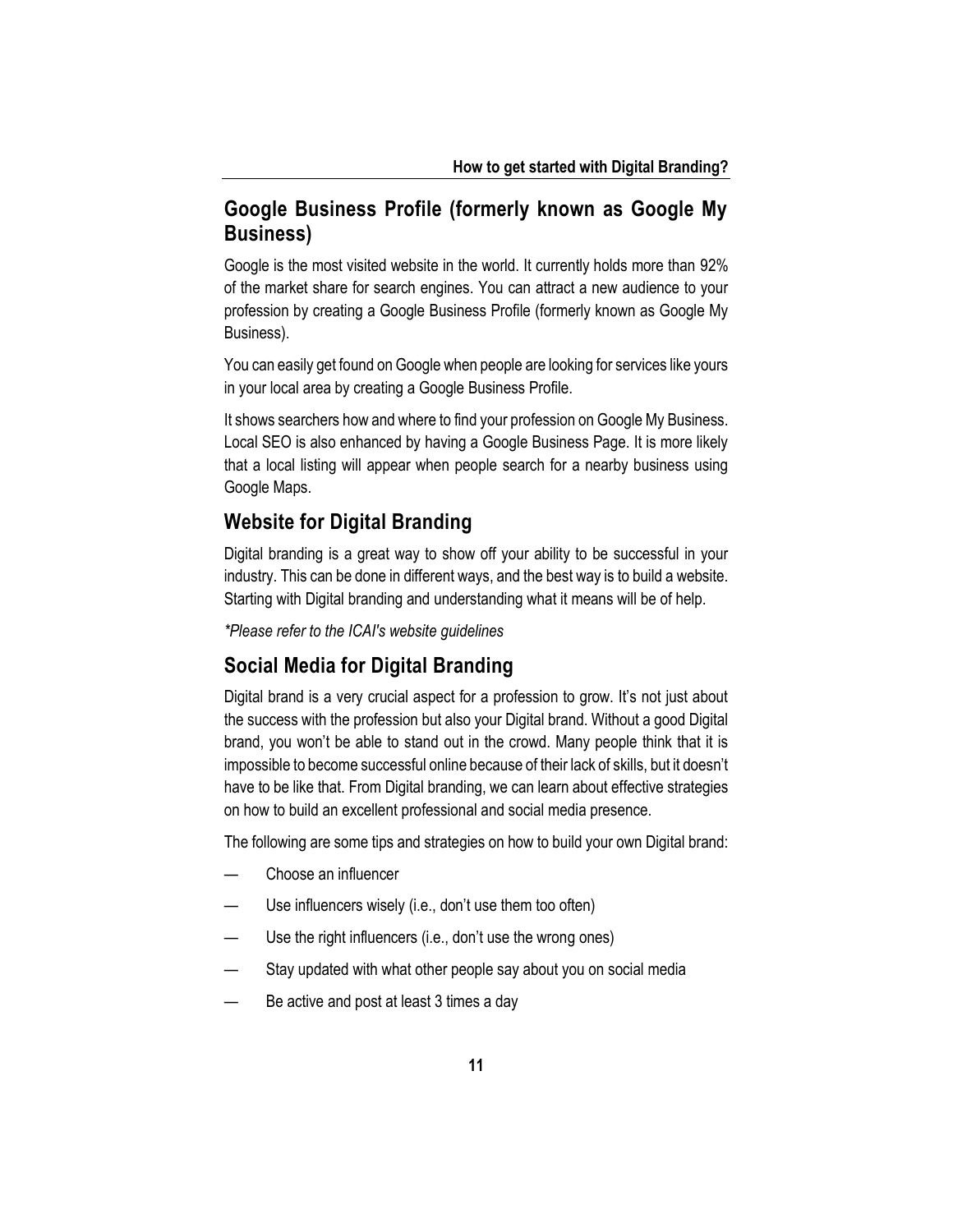- Be honest with yourself and be frank when sharing what you want others to know about you in your profile
- Don't worry about your privacy. Nobody will ever find out everything about you if you keep this idea in mind. It will give you more confidence when dealing with public figures in social media because they know nothing but good things are going to come from your account (at least from me). If you post something bad, it will ruin it for everyone else who knows them Digitally or through social media.

# **QUORA for Digital Branding**

Digitally, this is favorite social media platform. About 500 practicing CAs currently use Quora, giving them an edge over other professional colleagues. What makes Quora unique is the reason users visit it. Quora is neither search nor social media, but somewhere in between. In contrast to other social networks where content gets buried or disappears, the content posted here can be easily found even months and years later.

There is an 85% chance that any potential client finding an answer posted by you/your firm on Quora will connect with you when they search for any formal consulting. This is simply because they were comfortable with your simple answers. Practitioners who are active on Quora manage to get two new clients every year. Moreover, the brand is also cultivating as the platform has a global reach.

# **Podcasting for Digital Branding**

Developing your digital brand through podcasts is not a new concept. However, it has proven to be a very effective and strong method of establishing your authority and expertise on a topic. Podcasts are a great way to educate your audience about a particular topic if you're an expert in it.

# **Webinars/ Seminars**

Industry professionals are dedicating their time to the webinar circuit to share their expertise with peers or prospective clients. Webinars offer an excellent digital marketing opportunity for professionals looking for a way to improve their brand's visibility.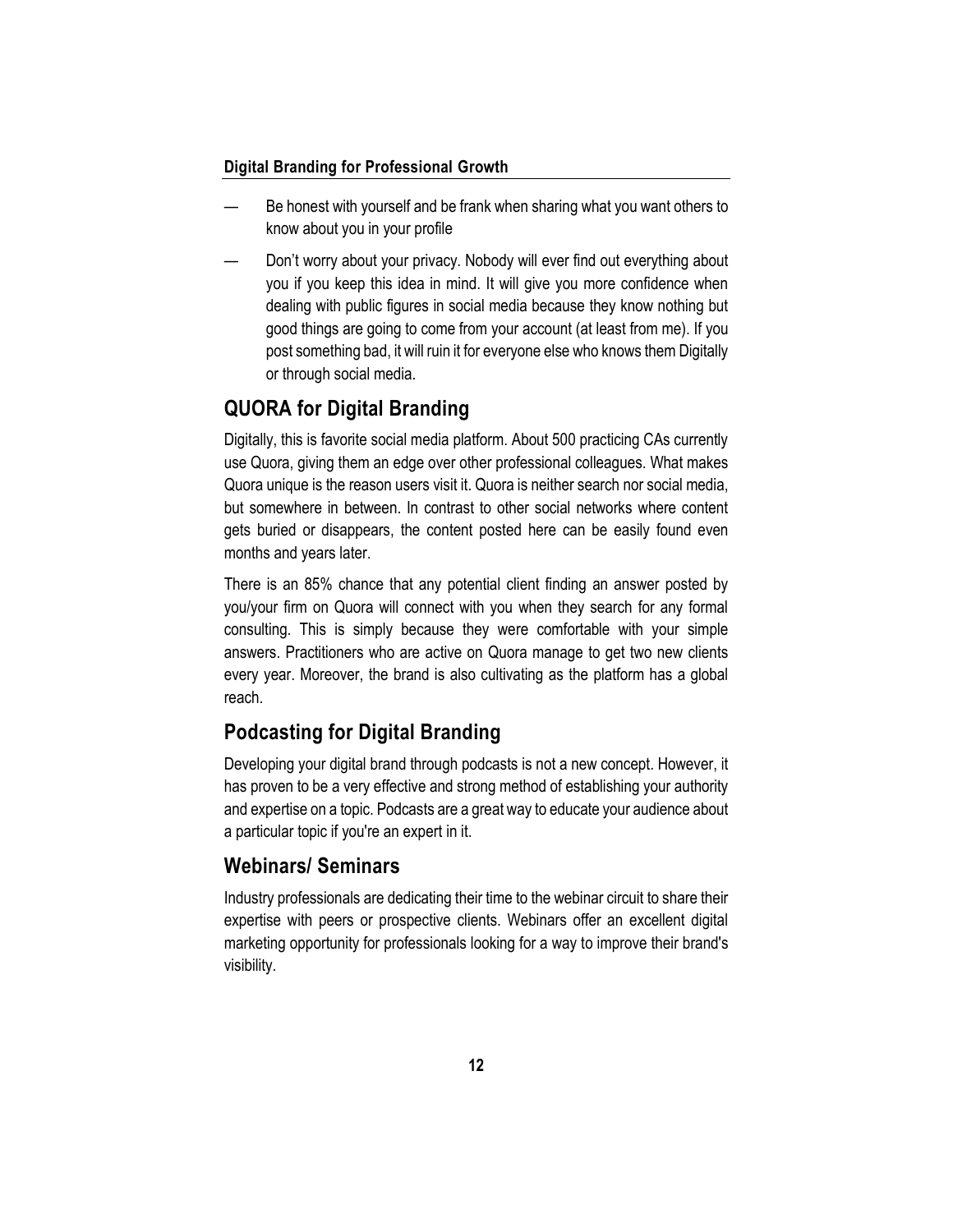With a webinar, a professional can communicate with the audience and prospects simultaneously. Webinars are interactive and offer your followers the opportunity to interact with you in real-time through text, voice, or video chat.

## **Youtube**

YouTube is a more recent phenomenon that some professionals are using as a way to build their brand and network with peers. You can build a YouTube channel into a great resource for those looking to learn the basics of finance and accounts in a simple manner.

Professionals can use it to share knowledge with others, to increase the profile of their business, or to give advice on how to manage personal finances.

## **Twitter Spaces**

You should consider a few things when building a personal brand with Twitter Spaces as a Chartered Accountant professional. Twitter Spaces is the newest platform for professionals to speak in public. Here you can share your expertise or thoughts about your subject, encourage discussion with your audience, and add value to your professional career. Twitter Spaces is a powerful tool for building your expertise in your field.

## **Clubhouse**

Using Clubhouse, you can create a conversation or discussion room for your followers or audience. You or your audience can listen to the conversation happening in the room in a friendly and interesting way using the app. You can discuss your expert topics with your peers and industry experts. Building your brand's expertise in the subject matter is a new and emerging way to do that.

# **Guest Blogging for Digital Branding**

The idea of guest blogging is to write and publish an article for another website.

Articles for these websites (or publications) typically include your byline and are marked by the editor as being written by a "guest author" or a "contributor."

You may be compensated for your guest blogging efforts, depending on the publication. This is not always the case.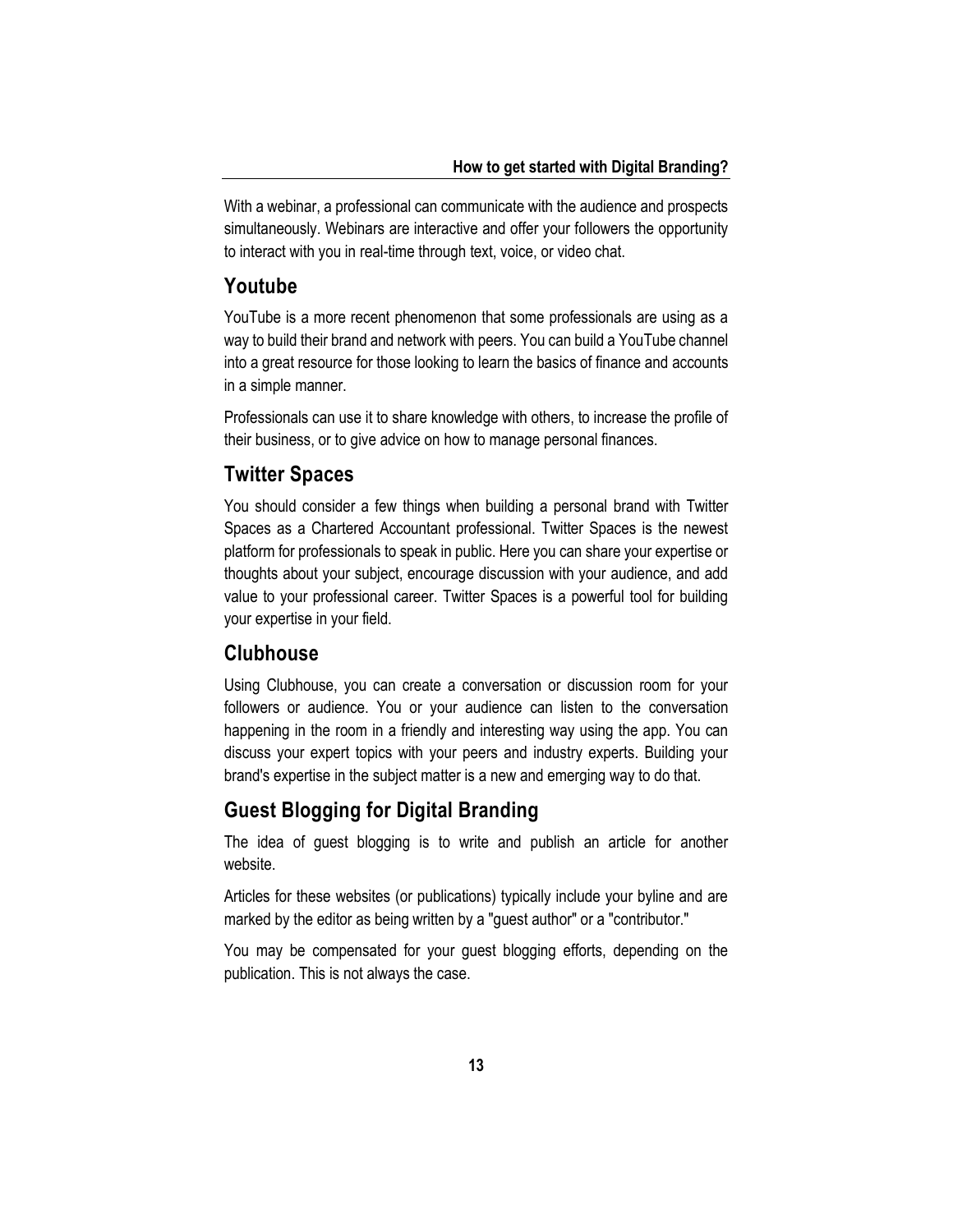Some publications will offer non-monetary rewards for your post, instead, like a link back to your personal website or social media accounts.

# **Digital branding is a really big deal**

If you're not taking it seriously, you're probably not going to have any success. It's kind of like a game people play with themselves: they try to figure out what they're good at and practice that part, then they try to figure out what they are bad at and practice that part and so on.

The best way to take your digital brand seriously is to get started with it now. Get the information you need in order to start building your brand online. It helps if you invest some time learning about the basic fundamentals of digital branding first, but even if you don't have time for that today, it doesn't mean you can't start tomorrow. Once you have an idea or two under your belt, it will be easier for you to manage a full-blown plan of action.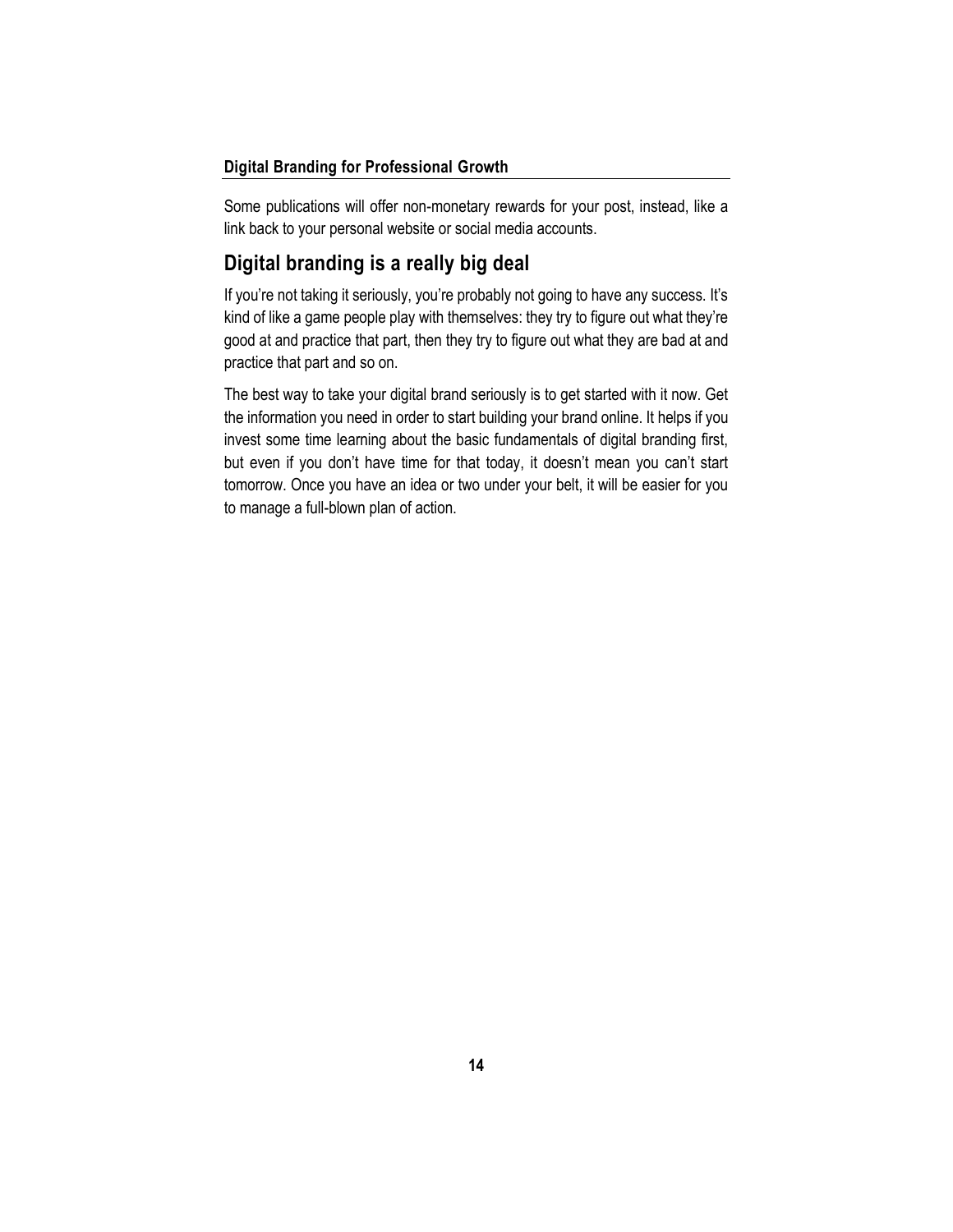# <span id="page-24-0"></span>**Chapter 4 Create a Visual Style for your Brand & Everything about Building Website**

Every excellent brand has a distinct visual aesthetic.

Apple? Black and white, simplicity, and minimalism.

What about Red Bull? Red, blue, and a variety of other hues

Digital brands, on the other hand, are not much different. What about Steve Jobs? The turtleneck.

What about Danielle Laporte? Handwritten lettering on white backgrounds

And about Tony Robbins? The color blue. Who is Seth Godin? His photo, as well as the orange color.

When laying the groundwork for your Digital brand, you must settle on a visual style. You must decide what distinguishes you visually and capitalize on it.

## **Invest in Quality Photographs**

Invest in professional photographs since they are an excellent way to demonstrate who you are to the rest of the world. It's also an excellent approach to express your actual self.

Social media allows us to connect with a large number of people and establish a larger audience than ever before. Investing in images that represent who you are demonstrating to others that you are a professional who takes your art seriously. It will also convey the caliber of your Digital brand.

Let us ask you this: do you expect the menu of a restaurant to include lousy photographs of their food? No. Why should your Digital brand be any different? If you want to sell your brand, you must also make an effort to sell yourself.

At least once a month, you can schedule meetings with photographers. These photographs can later be used on social media accounts, websites, promotional flyers, proposals, or anything else linked to your own brand.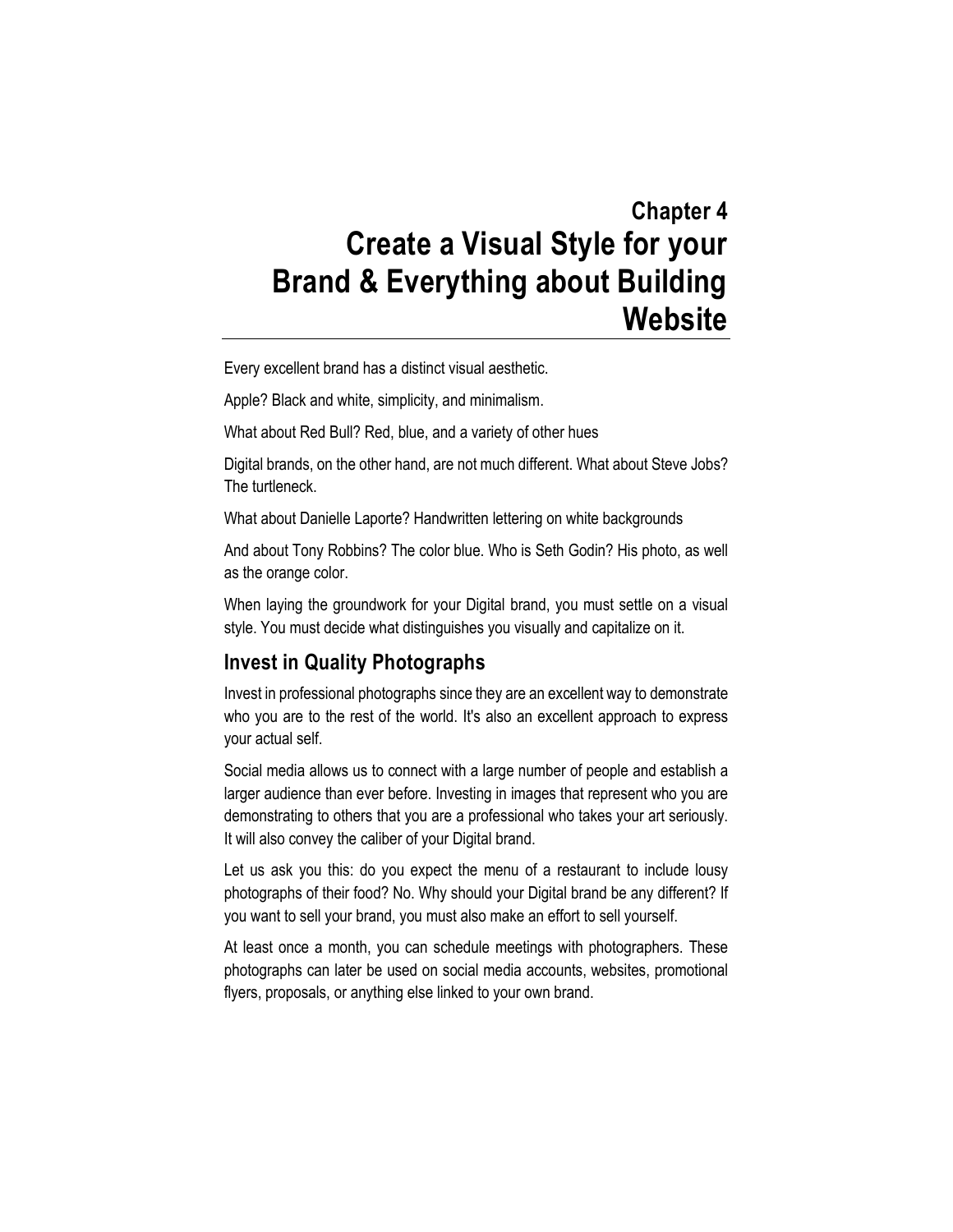It's a terrific way to express yourself. It's a terrific opportunity to establish yourself as an expert.

Make sure you invest in excellent photographs.

## **Reveal your Digitality through your website**

The term "Digital branding" sounds like a buzzword. Everyone tells you that you should create one, but what exactly does that entail?

To be sure, there are numerous factors to consider while developing a successful Digital brand. A Digital website is one of the most significant of these core pieces in the current day.

In this chapter, we will discuss with you about building your brand website, building it, and maintaining it.

## **4 reasons to launch a Digital website**

## **1. When it comes to presenting your professional identity, a brand website gives you power.**

Because of the customizable aspect of creating a website, the majority of potential clients and companies favor Digital websites over any other branding tool when making employment selections. Unlike your professional efforts on social networks such as LinkedIn, where you are required to fill out particular content sections (with non-editable headlines), your audience will expect you to use your Digital website to demonstrate more of your Digitality and knowledge.

#### **2. A brand website makes you more approachable**

Simply putting oneself out there on the web allows potential clients, clients, and recruiters to find you.

#### **3. You are the only owner of the content on your website.**

Because you manage everything on your Digital website, you don't have to worry about content disappearing or having to cope with social feed algorithm adjustments.

#### **4. A website will aid in the development of your digital brand.**

With a Digital website, freelancers and professional owners may establish an audience, position themselves as experts, and begin recruiting clients. According to a 2017 [Upwork report,](https://www.upwork.com/press/2017/10/17/freelancing-in-america-2017/) the freelance workforce is increasing three times faster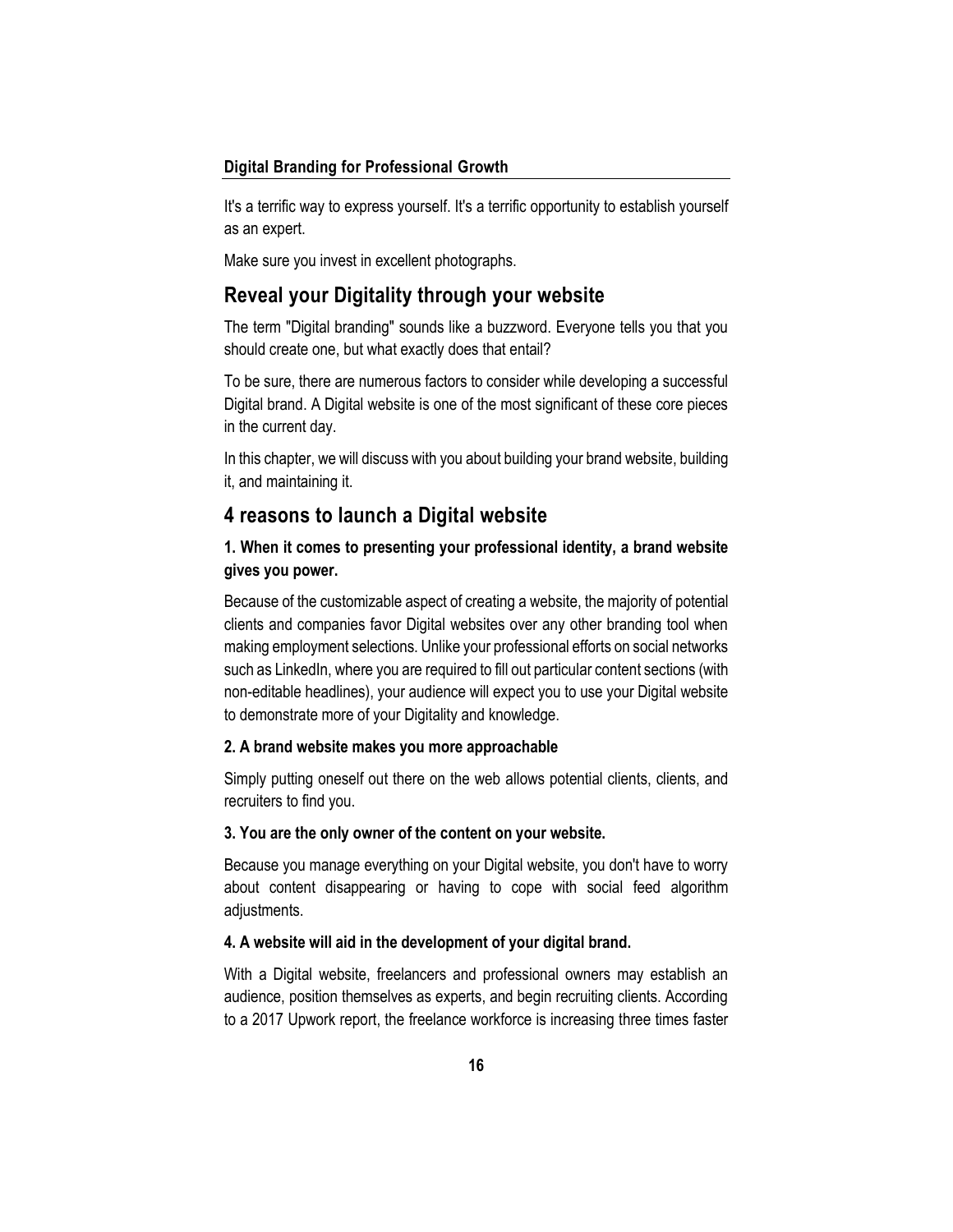than the broader workforce in the United States. Freelancers are predicted to make up the majority of the US workforce by 2027.

## **5 steps to using a website to develop a Digital brand**

Hopefully, you've concluded that creating a Digital website is worth your time and work.

What's the next step? Developing a strategy for moving forward.

In five simple steps, we'll break down all you need to know about digital branding to help you succeed:

- 1. Obtain a unique domain name.
- 2. Get a professional email address with your domain in it.
- 3. Make a decision on a website builder.
- 4. Make content for your website.
- 5. Optimize and publish your content.

## **Let's Discuss this in little detail.**

#### **Obtain a unique domain name**

In general, creating a website on any platform you're comfortable with is simple (there are plenty of beginner-friendly options). But first and foremost, you cannot have a decent professional/ Digital website without a Digitalized domain name.

You don't need a website design in place to register a domain name if you're just getting started. In fact, it may be more convenient to skip this step at first so that you have something to plugin later.

You may always redirect your domain name to your Facebook profession or LinkedIn profile if you want to get some use out of it while you're still creating your Digital website. According to [Verisign,](https://www.verisign.com/assets/domain-name-report-september2015.pdf) the number of.net and.com domains pointing to a social profile is steadily increasing.

#### **Get a professional email address with your domain in it.**

Aside from owning a Digital domain, having a domain-based professional email address is another approach to appear more professional to potential clients. According to a [GoDaddy](https://smallbiztrends.com/2016/07/professional-email-addresses-trustworthy.html) poll, a professional email address is a crucial website factor that inspires trust online for 75% of respondents.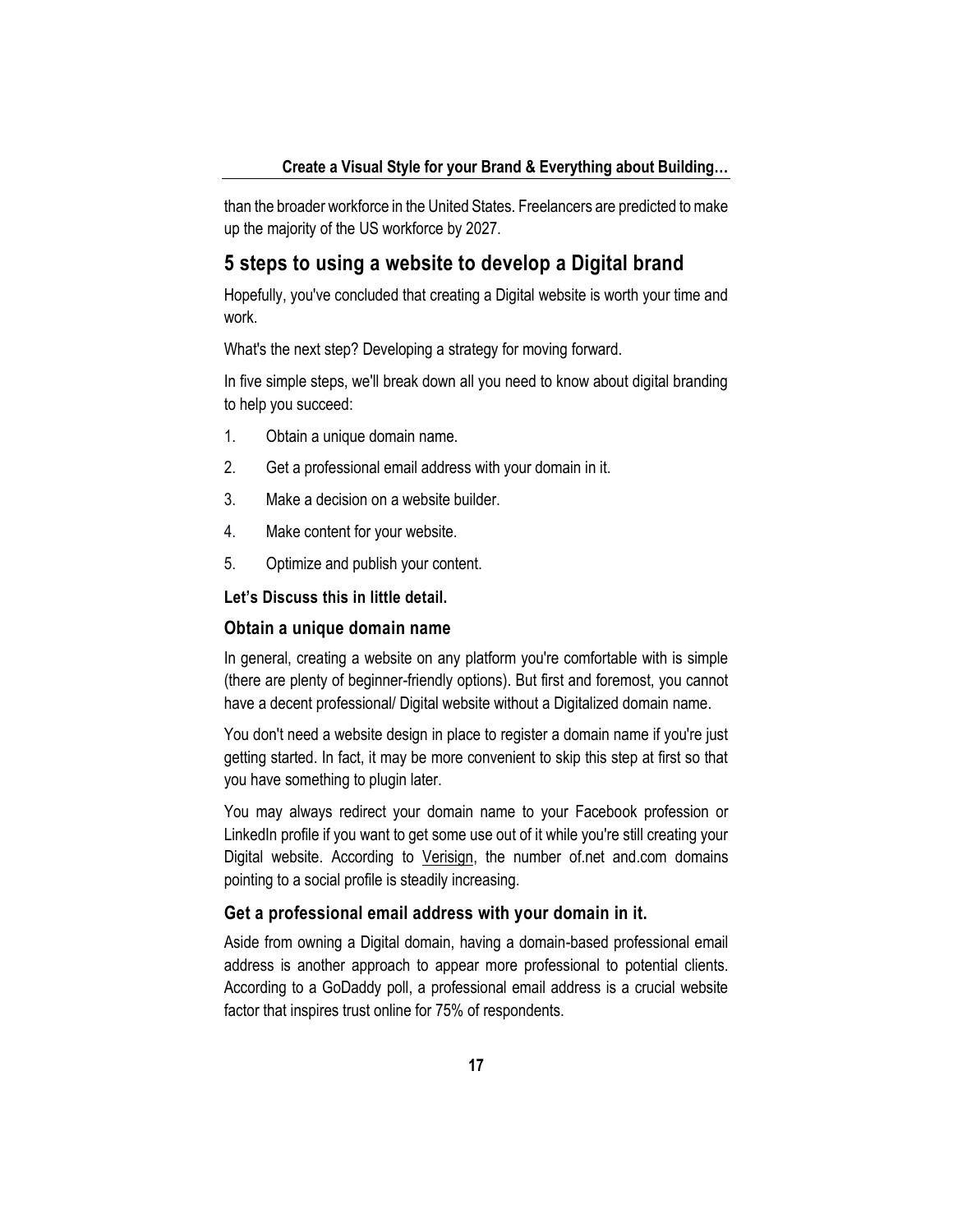Aside from looking more professional, having a professional email address has several advantages, including easy recall, legitimizing professional transactions (including email marketing), and not advertising other professionals with each message you send (because you're sharing your brand with them when you use @gmail.com or @yahoo.com).

#### **Make a decision on a website builder**

You've created a good groundwork for your Digital website at this stage. When it comes to turning your Digital website into a finished product that adequately portrays the competitive advantage of working with you, the real work begins.

You don't need any web development knowledge to build a great end result because there are so many free and economic tools available. What this implies is that you no longer have any excuses for not getting started - the time is now!

But, before you start hacking away at the appearance and feel of your website, think about the essential factors for a great user experience and how to choose the proper website builder for your project.

#### **The following elements should be included in your website design:**

#### **Mobile-responsive.**

More than half of the world's population uses their mobile phones to access the internet. If you want to grab the bulk of the market, you'll need to make sure your site is responsive on both desktop computers and mobile devices.

#### **The page loads quickly.**

It's critical to optimize for page speed since consumers will abandon a website if it takes longer than three seconds to load. Page speed is one of Google's official search ranking factors since it adds to a positive user experience.

#### **Navigation is simple and intuitive.**

When looking for something on a website, most consumers prefer to utilize navigation rather than search because it is quicker and faster. As a result, having your website simple to use and material easy to find has a beneficial impact on the amount of traffic you receive from search engines. The three-click rule states that completing a task should take no more than three clicks.

Simply said, when evaluating design possibilities, put yourself in the shoes of the user.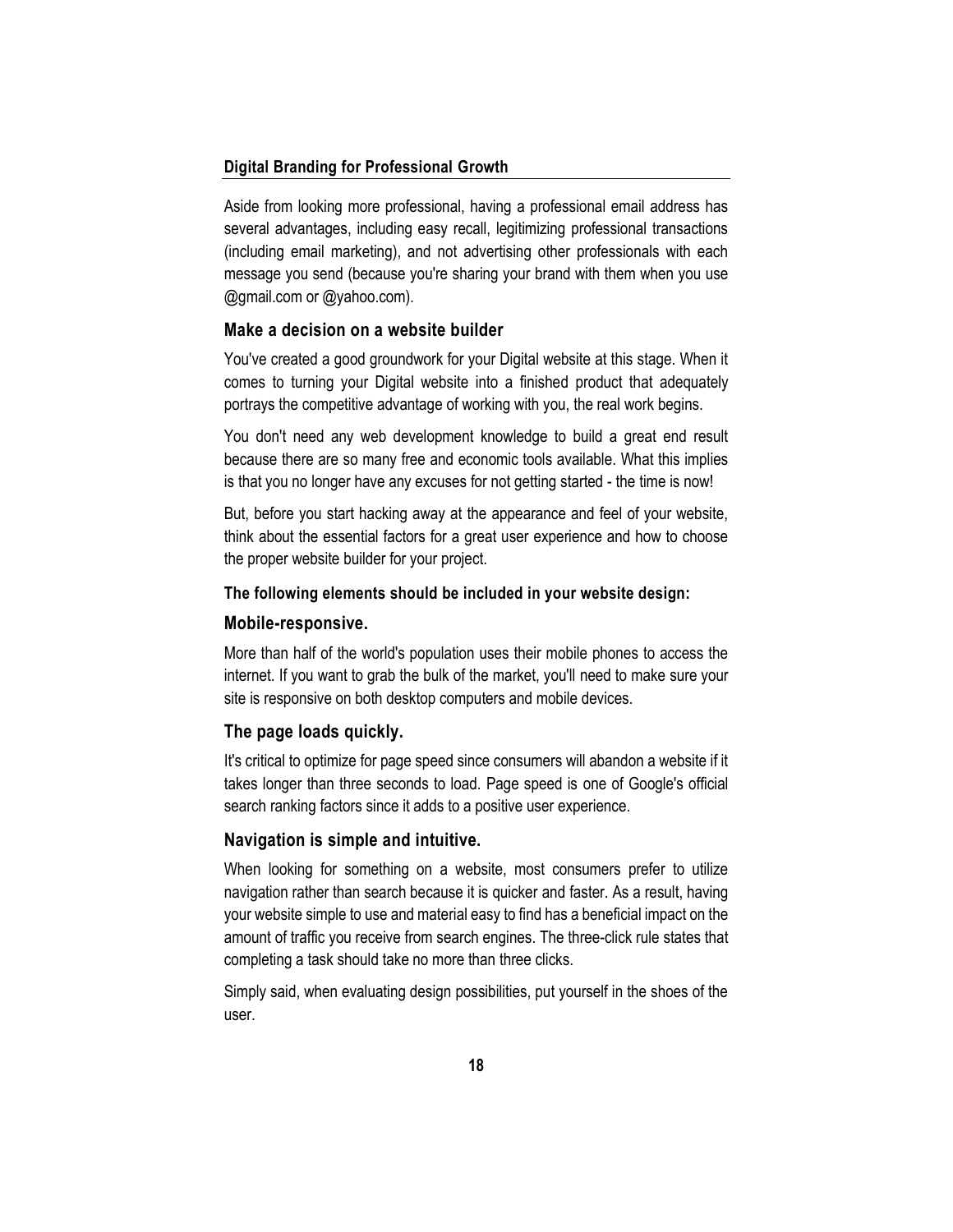The following are some recommendations for great Website builders for your reference:

- **WordPress**
- GoDaddy Website Builder
- **Wix Website Builder**

## **Make content for your website.**

Having gotten the website structure (its backbone) up and running, it's now time to fill your site with content.

#### **Some of the basic pages for your website include-**

#### **Dedicated Bio/ About you**

A website's About page is usually the most visited page. When new visitors find your content beneficial, they frequently go to the About page to discover more about you.

A decent About page, when done correctly, can open doors for you.

It's also an opportunity for you to convey your story, highlight your strengths, and highlight what sets you apart from the fellow professionals. Writing a solid bio page, on the other hand, might be difficult, especially if you're writing your own.

Don't use your About page as an excuse to give a detailed narrative of your life's events. Rather, choose to emphasize the following:

- Who are you?
- What you care about and what you do
- Your qualifications and experience
- Your service and how you may assist visitors to your website

### **Links to your work/portfolio Page**

Your Digital website is a chance to show off your greatest work, whether you're a writer, photographer, graphic designer, web designer, web developer, artist, or even an actor. Remember to include examples of projects you've finished, client work you've done, and articles you've written.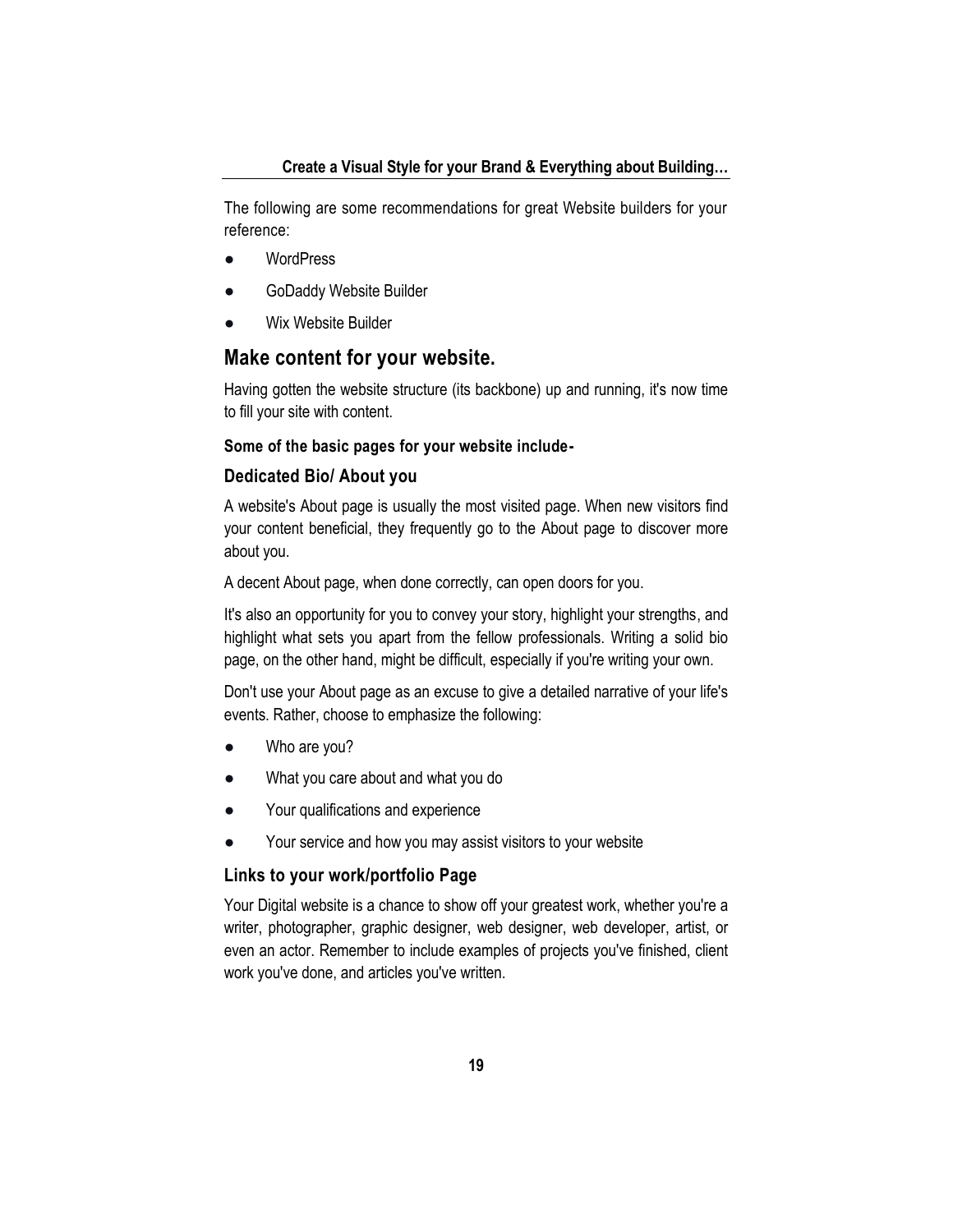When it comes to using WordPress, there are a plethora of portfolio plugins to select from, as well as specialized themes for displaying portfolios.

#### **Contact Us Page**

More people (including site visitors, potential clients, and subscribers) will want to contact you as your Digital brand increases. Make it simple for them to do so by including your professional email address as well as links to your social media accounts (at least the ones that are most relevant to your professional brand and are most constantly updated).

#### **Blog**

Although adding a blog area to your website is optional, it can greatly aid your SEO efforts and help you establish thought leadership.

If you're going to devote time to blogging, make sure your site is search engine optimized so that more people of your target audience can find it.

Blogging helps with this since Google notices when you routinely produce highquality content for your site and feels more comfortable promoting you in relevant search results.

Filling your blog with high-quality content on a regular basis keeps visitors on your site longer, demonstrating to Google that these results are useful. It also allows you to link internally and externally, directing readers to relevant material on your site and demonstrating that your website is trustworthy because it is linked to by other trustworthy sites in the same niche.

When it comes to content creation, it's fine to express your opinions on occasion.

Finally, before you start writing regularly, try to have a few blog pieces ready to go so that you have something to publish even if you get busy. Remember that if you are unable to produce your own blog entries, you can engage a freelance content writer to do so for you.

#### **Optimize and publish your content**

Now that you've begun designing your website's content, it's critical to understand how to optimize it for search engines before hitting publish.

As noted in the last section, search engine optimization allows consumers to locate your website, and outstanding content keeps them there. It also aids in the growth of organic traffic. If done correctly, this can eliminate the need to pay for ad traffic.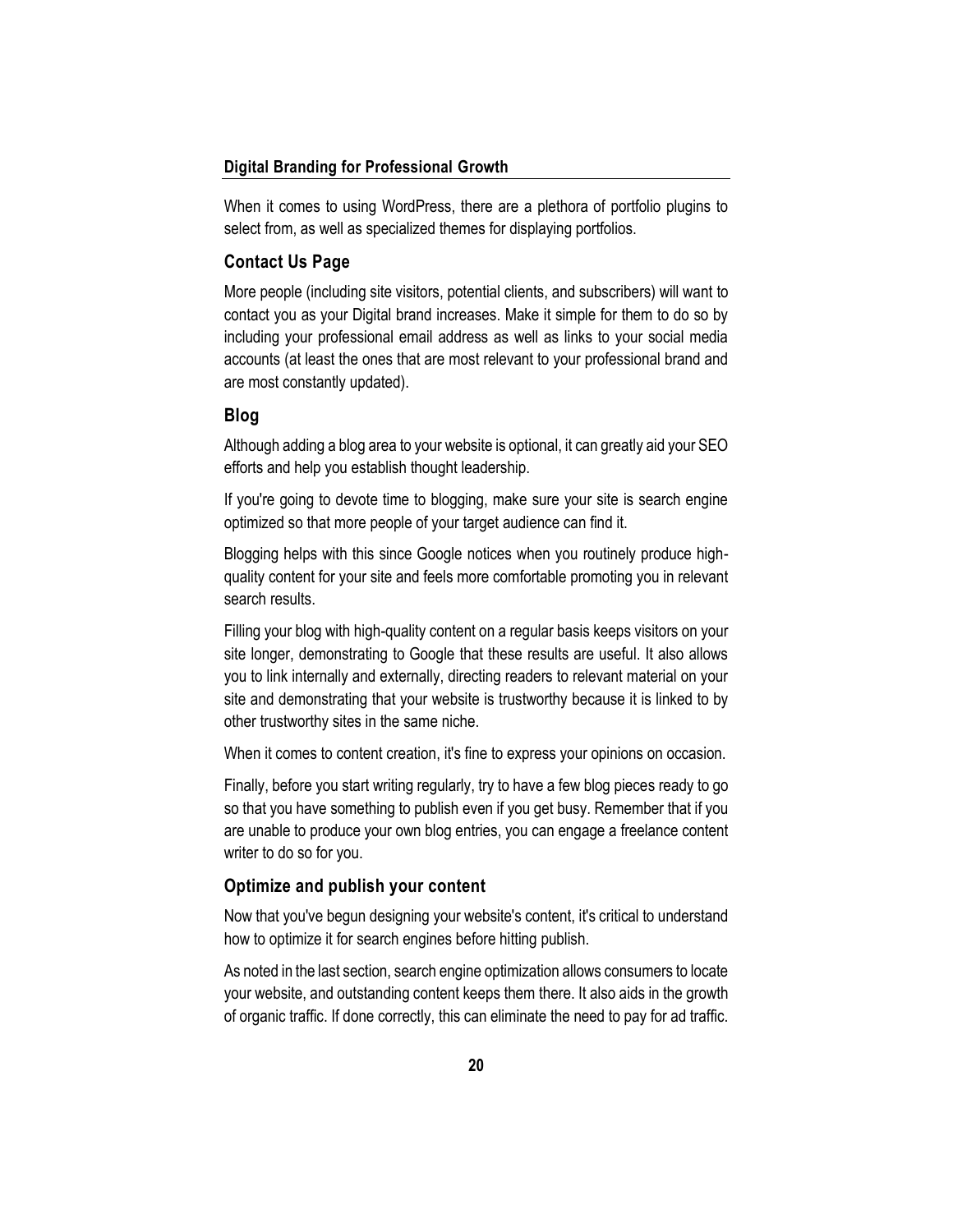Focusing on developing search-friendly content also allows you to establish trust and authority, which will help you stay ahead of the fellow professionals.

*\*The Institute of Chartered Accountants in India has published guidelines on websites for CAs. When designing and laying out content for the website, we would like the members to adhere to the guidelines to the fullest extent possible.*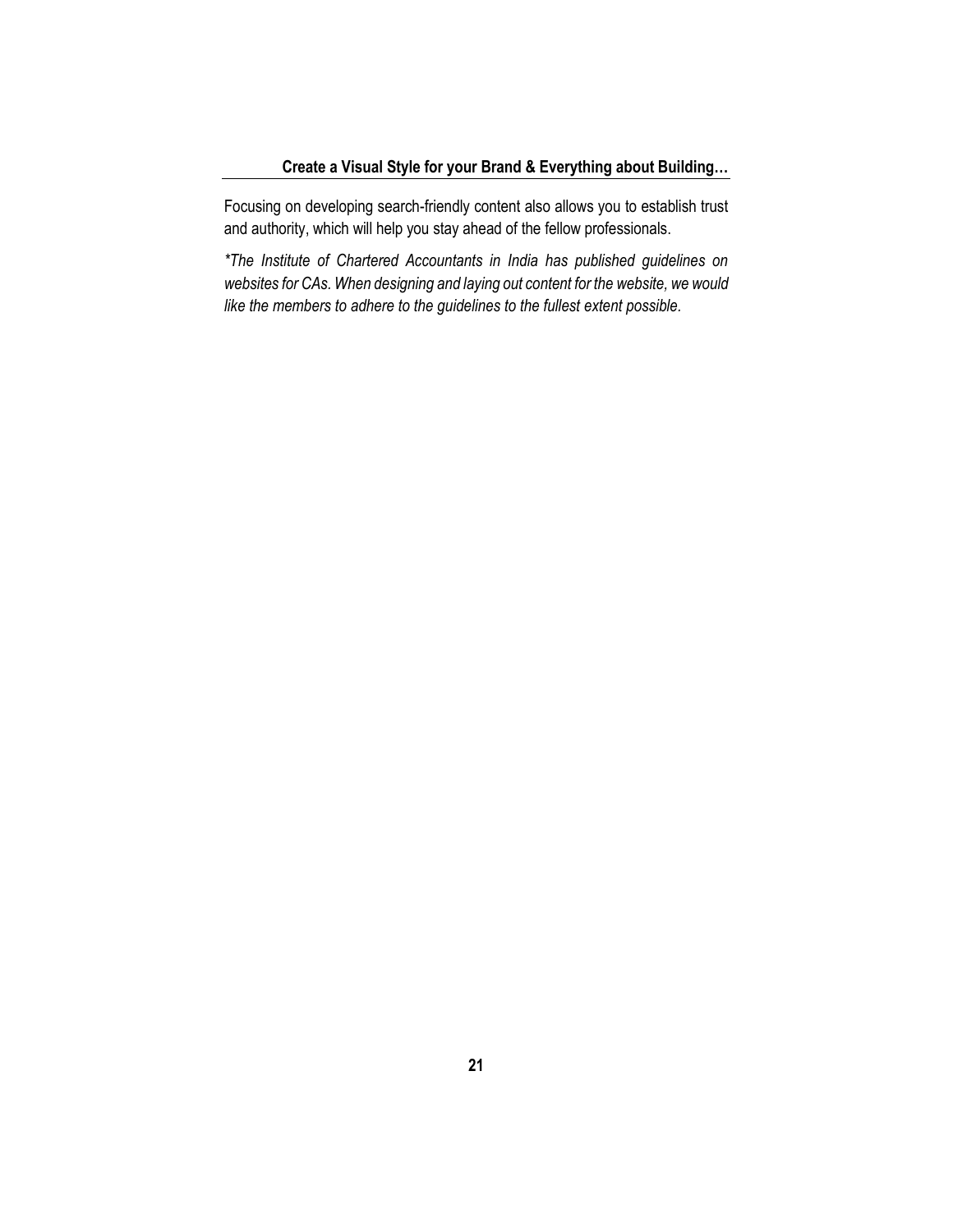# **Chapter 5 Leveraging Social Media**

<span id="page-31-0"></span>Till now, we have seen how you can build your digital brand with the brand website.

In this chapter, we will discuss with you how you can build your online presence with the help of social media.

But before we start with building an online presence in social media, here are some basics about social media platforms.

# **Social media talks of everything**

Social media is a way to reach potential clients and increase your online presence. Tapping into the power of social media is an excellent way for professionals to improve their profession. Social Media can help branding yourselves by making sure people are aware of your services, and getting them in contact with you. It's important to understand that not all social media channels are created equally.

If you are struggling to stand out in a crowded market, then you are making the common mistake of not leveraging social media. Social media is a powerful tool that can help your services come to life for potential clients. It is the perfect way to connect with others over shared interests and passions.

Here are some tips and tricks to leverage Social media platforms for boosting your brand awareness

# **Why you should be using social media for your profession**

Social media and the use of social media platforms like Twitter and Facebook are becoming a very important part of our lives.

As a professional owner, there are many ways you can use social media to your advantage.

Whether you are in a startup or a bigger profession, you need to be aware of the best ways that using social media can help your profession grow.

Because we believe that there are many people out there who would like to know more about using social media platforms for boosting brand awareness, particularly such as LinkedIn, Facebook, and Instagram.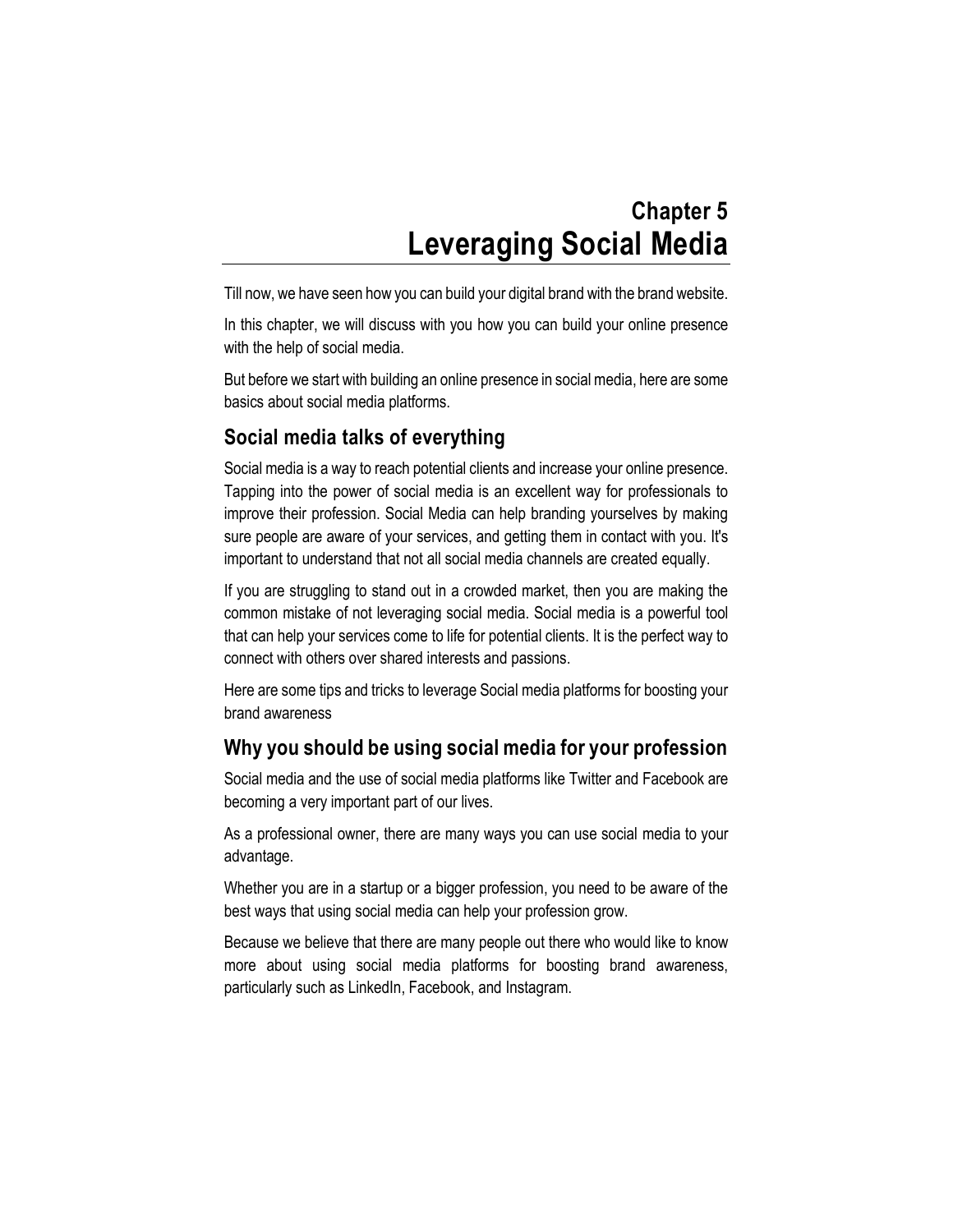## **How you can use social media for your profession**

Social media is one of the most powerful ways to reach your target audience. However, there are a few steps that you must take to be able to excel on these platforms. The main thing you need to keep in mind is that social media platforms are not just about getting up-to-date with your target audience.

You have to show that you know what matters and what you can offer. So here are some tips and tricks to leverage social media platforms for boosting your brand awareness. Some practical and easy to apply tips for using social media platforms for boosting brand awareness.

#### **1. Make Yourself Visible through Images**

Make sure your profile picture doesn't look like a generic photo of you with no Digitality or thoughts behind it. Do you know how people think public figures look? No, they don't - but they will think of your profile picture if they see it. If your profile picture looks like a generic, boring photo of someone, then people won't think much of it and will be less likely to follow you on social media channels such as Facebook or Twitter, where they see profiles full of such photos or videos (more than likely).

## **2. Use Just Right Image Size & Format**

If you want people to view your profile picture, make sure that it's big enough so that it makes sense in the context of the rest of the page or post (i.e., if it's too small, people might not be able to tell who you are without seeing more content).

For example, if your profile picture is only 10 pixels wide by 8 pixels tall, then people might not be able to tell who you are from seeing just one photo (unless there's an informative tag in the caption). However, if it's too big for its own good (or because there's just too much text within), then visitors might not get much out of seeing more content within the page or post - without reading more about who you are first (which is what happens when people see a lot of text).

#### **3. Use Images Properly**

Don't use images so small that they're hard enough for even a tiny edition print newspaper like The New York Times wouldn't fit inside them! Don't use images whose resolution seems too low compared with other browsers' resolutions - all browsers have different resolutions based on their type and vendor, but each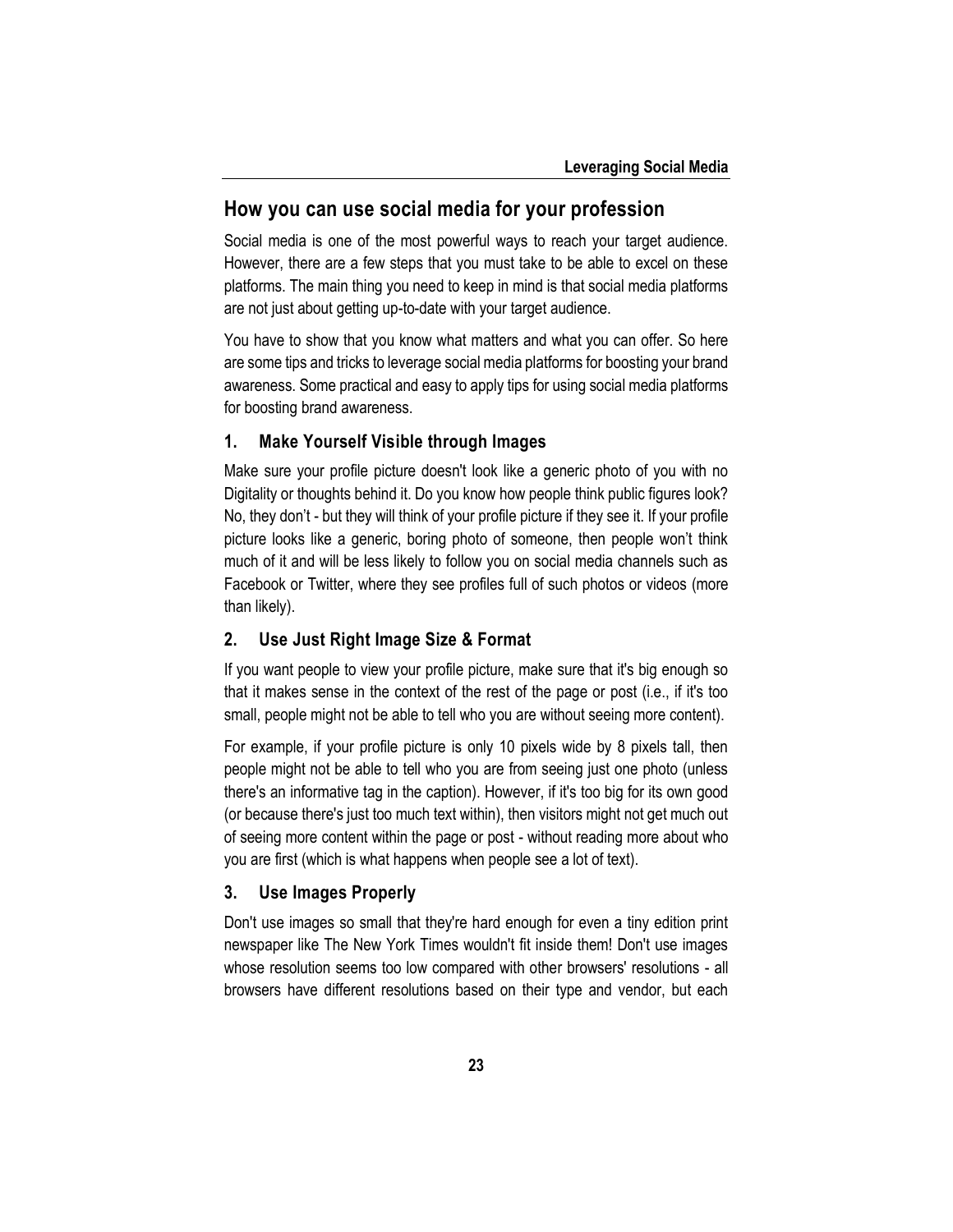browser has different pixel sizes; so try using images at different resolutions across all browsers - but remember: bigger isn't always better!

## **The following recommendations will help you raise the profile of your profession.**

# **LinkedIn for profession**

LinkedIn is an online social networking site for professionals used to connect with other professionals in the field. LinkedIn is easy to understand and navigate but can be difficult if you are not utilizing it correctly.

Recent research has shown that LinkedIn is used mainly by males over the age of 45, but females are catching up quickly. Unlike Facebook, LinkedIn is not a Digital site where you share your birthday or what you had for dinner - it's a place for finding connections to help your career.

It's not just for finding dates and jobs anymore. Linkedin is used as a professional networking site by professionals around the world. It helps people find potential clients, start conversations with potential investors, and meet new people who can help them take their profession to the next level. If you're looking for a way to take your career to the next level and connect with people in your industry or someone you want to network with, Linkedin is a great place to start.

#### **Here are some quick tips on having an amazing LinkedIn Account:**

- Have a professional photo and background image (most of the professionals on LinkedIn do not have a background image)
- Write a compelling headline that isn't merely: Practicing Chartered **Accountant**
- Create a summary that tells a story
- Detail your past experience
- Add education, skills, and certifications
- Get recommendations
- Send personalized invites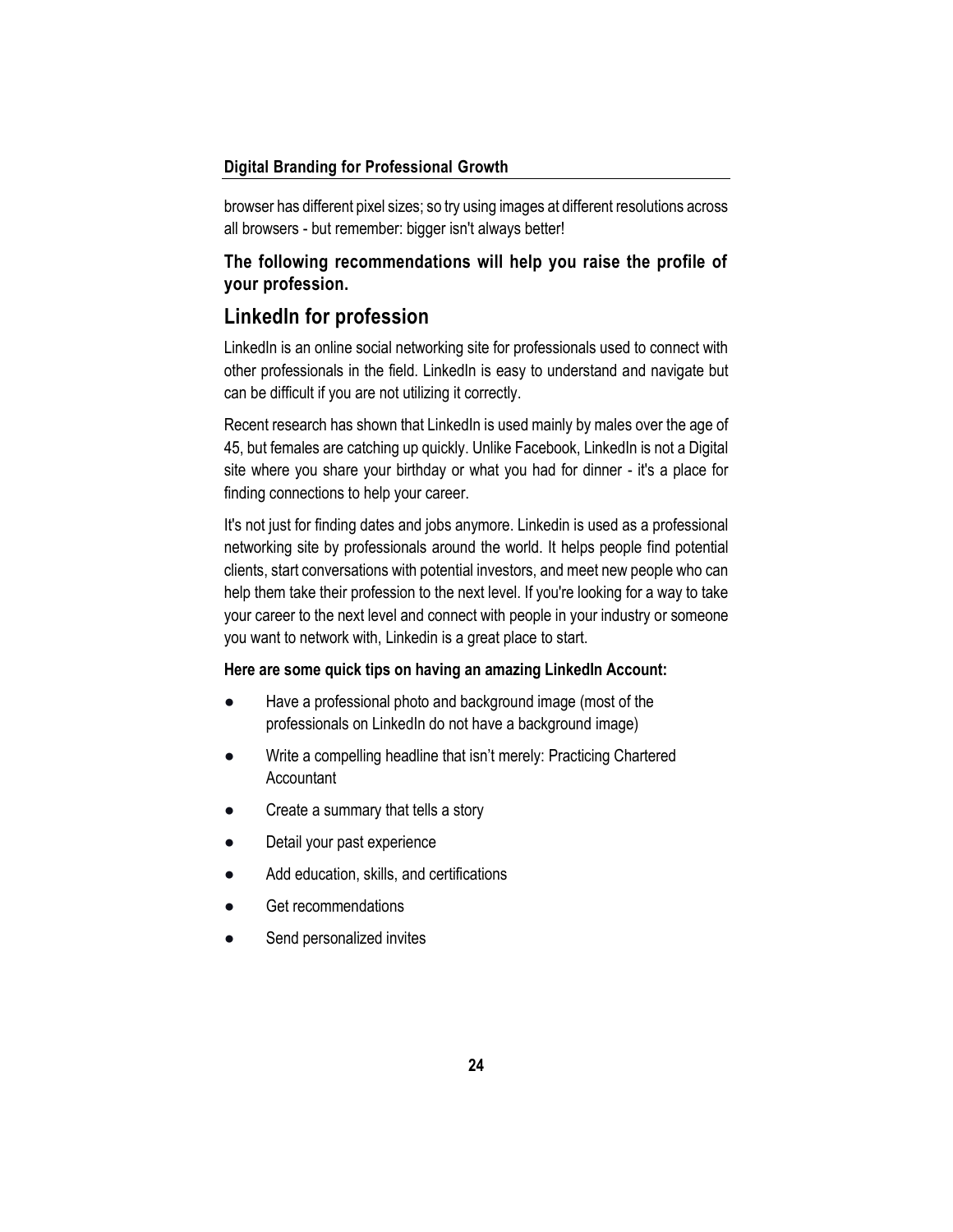## **Pinterest for profession**

Pinterest is a great place to get ideas for your profession. What better way to use Pinterest than to use it as a tool to promote your brand?

Create a professional page on Pinterest and pin the professional logo, an image of their service, or even just some general keywords like "profession" or "management." Set pins using these similar keywords, and then create a followup post to talk about the new service you have on sale. You can also include your website URL in the post so that people can see it pop up next to the pin (a great way to boost sales).

To make sure you get as much exposure as possible, keep adding pins until they start showing up more often in search results.

If all else fails and there isn't enough time for social media promotion at work (which is probably why more than 70% of brands don't use it), then there are other ways around it — such as creating a blog or landing page on your own website where people can go and find out more about your profession before they decide whether they want to buy something from you.

## **Facebook Page for the profession**

Social media platforms have become the go-to destinations for professionals, influencers, and celebrities. However, now it appears that brands are turning to social media to help their profession grow.

Despite the vast array of channels, it is still relatively simple to use each platform for your profession.

So here are some tips and tricks for using social media platforms for boosting your brand awareness some practical and easy to apply tips for using social media platforms for boosting brand awareness.

## **How to build a big Facebook audience?**

If you want to build a big audience and make your profession grow, then you should use Facebook and Instagram. These platforms are very popular among users as they are very user-friendly and easy to use.

Here are some tips on how to use these social media platforms for boosting your brand awareness:

1. Make it simple yet effective;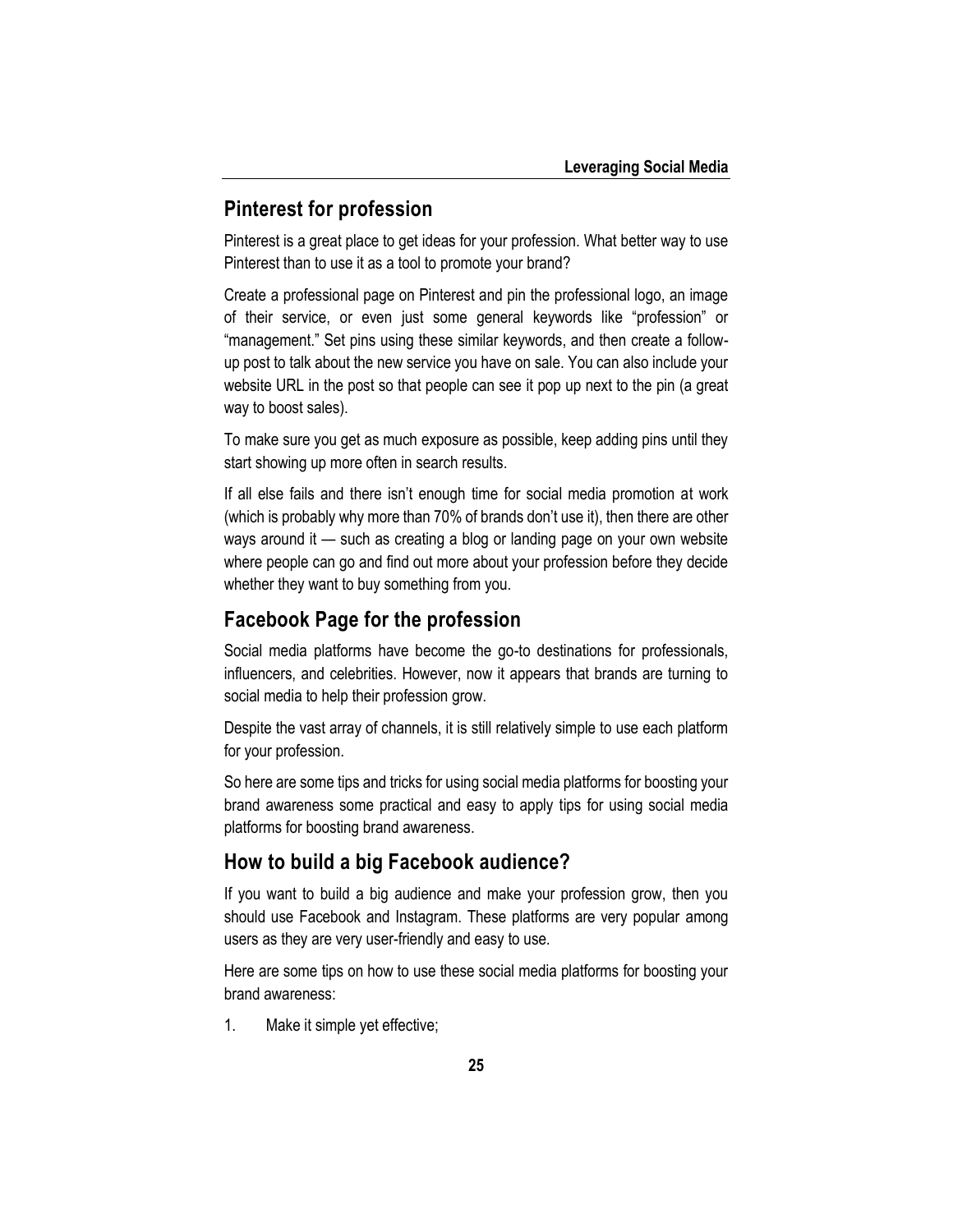- 2. Consistently post relevant content;
- 3. Be consistent in posting the same content;
- 4. Be Reliable and Consistent ;
- 5. Be interactive and like and comment and share others posts

## **Twitter for profession**

Social Media is one of the most powerful tools that are available to anyone. The reason being is because it gives you a chance to interact with people whom you would never have the chance of interacting with otherwise. The more people you interact with, the more trust people will build in you, and they will eventually follow your page.

### **Even small professional owners can leverage Social Media platforms to spread their brand awareness and grow their profession.**

Here are six ways that can help boost your brand awareness on Social media networks as a small professional owner :

**1. Blogging –** Blogging is a perfect tool for any kind of professional because it allows them to develop content and generate traffic around their niche. They can use blogs by creating a blog post on any topic they wish and then publish it on their site or blog page. If they have a blog page that has most of the posts, they can create new posts using articles from other blogs or from other websites. The best part about blogging is that you can use your own voice for writing your post as well as use other people's voices in your blog post to enhance its credibility.

**2. Sharing –** Sharing is one of the most effective ways for you to boost your brand awareness because it creates trust between two parties and helps them feel like they have an intimate relationship with you by sharing something that interests both parties at once. This way, they feel like they know more about what interests them than when they don't share anything at all, even though you had nothing new to say about them at all before posting this topic at all.

**3. Linking –** Linking is another excellent way for your users to boost your brand awareness because it helps users find out about new things on your site without having to click the link itself. This way, users get more exposure for themselves without having to click any links or copy-paste random words from internet pages or social sites into an email, which boosts their trust even further.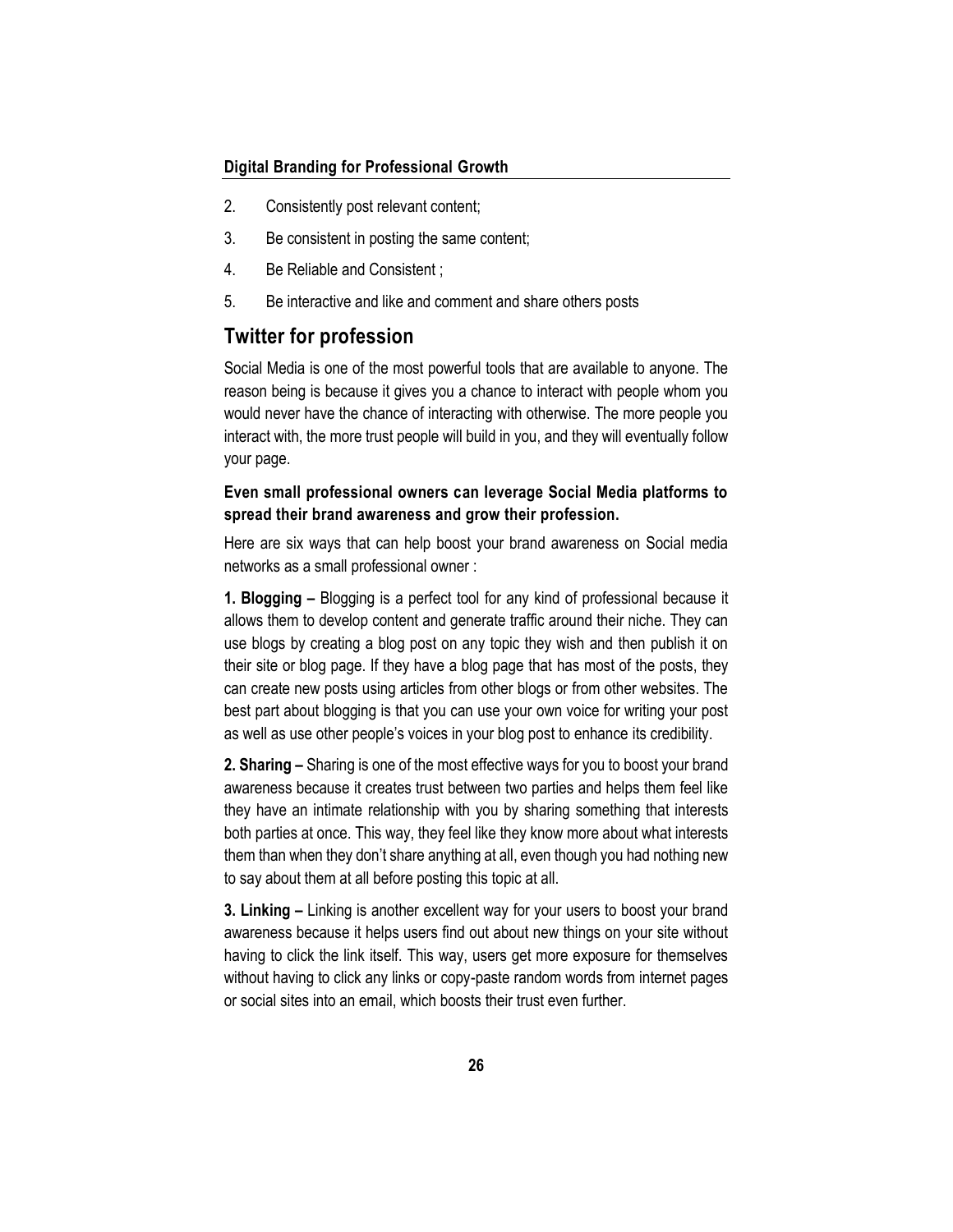**4. Writing –** Writing is also very effective for boosting your brand awareness because if done properly, writing can be an excellent way of reaching out to people who may not be aware of what interests them if done properly. In addition, writing can make users feel like they are talking directly with the creator of their topic in relation to whatever interest both parties share together. It's also good if one uses different styles depending on the target audience he/she wants his/her readership/followers/

### **Instagram**

Social media, or social networking sites, are all about connecting people in a way that makes them feel like they are in the same room. Social media can be a great tool for your profession or brand, and it can help you build your online community.

But not all of your clients will have the ability to use social media platforms such as Instagram or Facebook. So if you want to increase your brand awareness, you must consider using these platforms. There is no other way to do this besides using social media platforms on a regular basis.

## **Using different social media channels for your profession can help better showcase your services.**

You can connect with your clients on this platform and interact with them directly without having to send them an email address and ask them to sign up. This is especially handy when you want to reach out to people in the early stages of their journey.

They may not know how to navigate the internet yet, but they will love how Instagram allows them to show off their Digitality and their likes instantly without feeling like they have to learn how to do it. This can be especially useful when your marketing campaign is reaching out to new clients, who may not be tech-savvy at first but are also driven by their passion for something other than money-making endeavors such as photography or graphic design.

You can engage with your clients by posting an image on Instagram through things like hashtags. The hashtag posts are basically images that contain a specific hashtag that starts with # followed by another hashtag which then goes from leftto-right (in chronological order) until finally ending with # the last hashtag so that it looks like one long chain of hashtags rather than just one hashtag per image (which would be confusing).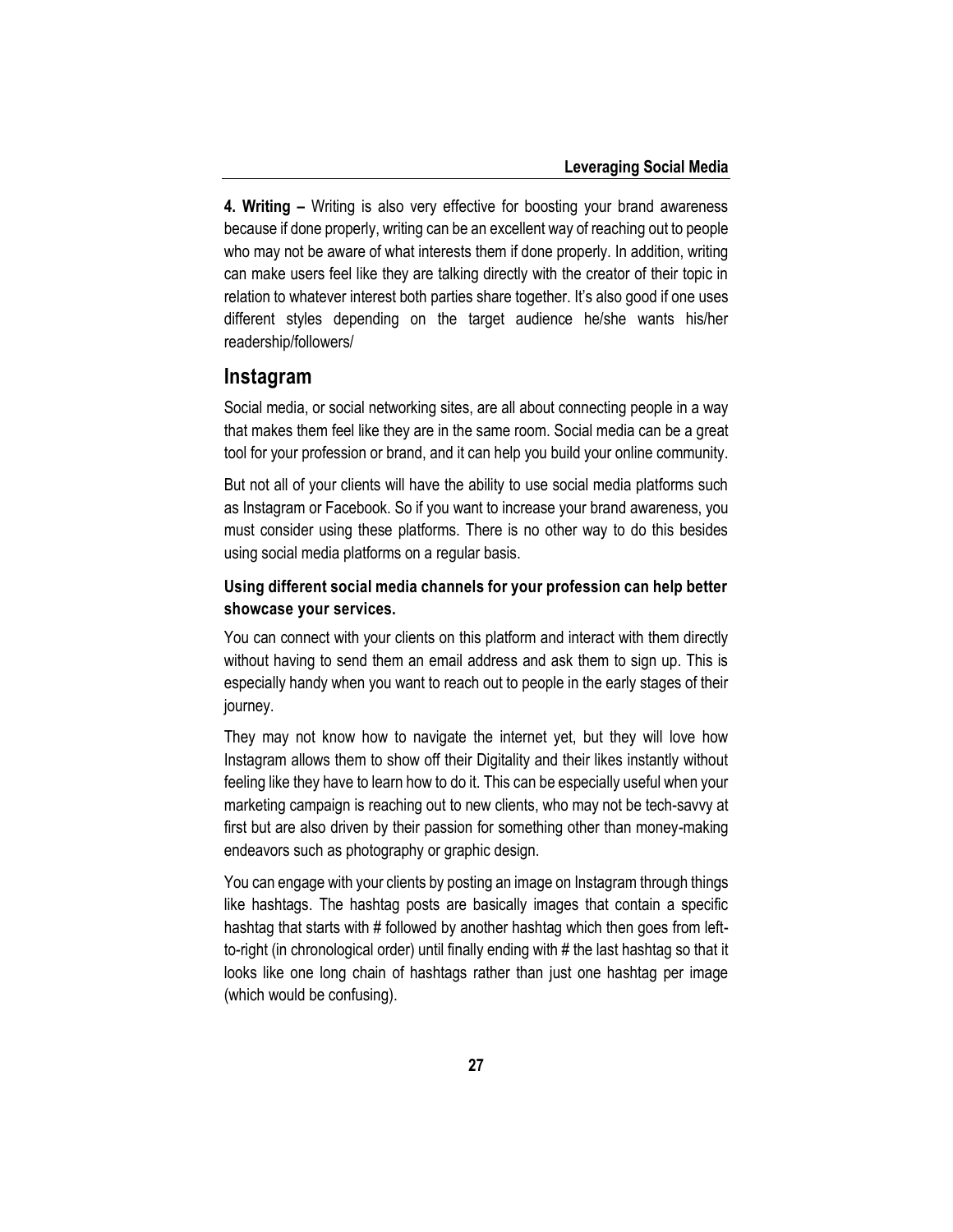The # sign acts as a shortcut for users who would otherwise type out a full hashtag themselves, saving time and space while still allowing users who prefer longer chains of hashtags (such as those used in Twitter's search function). Users can view full-resolution versions of these images through Instagram's lens so that they don't have any trouble understanding what is being said (which could make understanding what people mean easier).

Instagram allows brands and professionals to post content directly onto their own accounts without having login credentials needed because most accounts are "public." This means that anyone who has access has any information about the account, including pictures that can be used against companies trying to undermine or attack brands online by spreading fake news or unsolicited messages from fans asking for free stuff in exchange.

Social media platforms like LinkedIn, Facebook, Twitter, and Instagram have made it easier for professionals to connect with clients and achieve growth. Social media has also been a powerful way for professional owners to build connections with potential leads and clients.

These social media platforms have become important tools in today's digital marketing landscape. They provide the platform for professionals to connect with their clients solve their problems while establishing authority in the field. With such powerful and effective social media platforms, companies can effectively target consumers via their online presence.

In order to use these platforms effectively, you need to be smart about your advertising strategy as well as your content strategy. This means that before creating content for these platforms, you must ensure that your audience consists of people who are interested in your service.

Another important aspect of using social media is the quality of your building your expertise on these platforms. It is important that you establish yourself as an authority in order to gain the confidence and trust of the audience.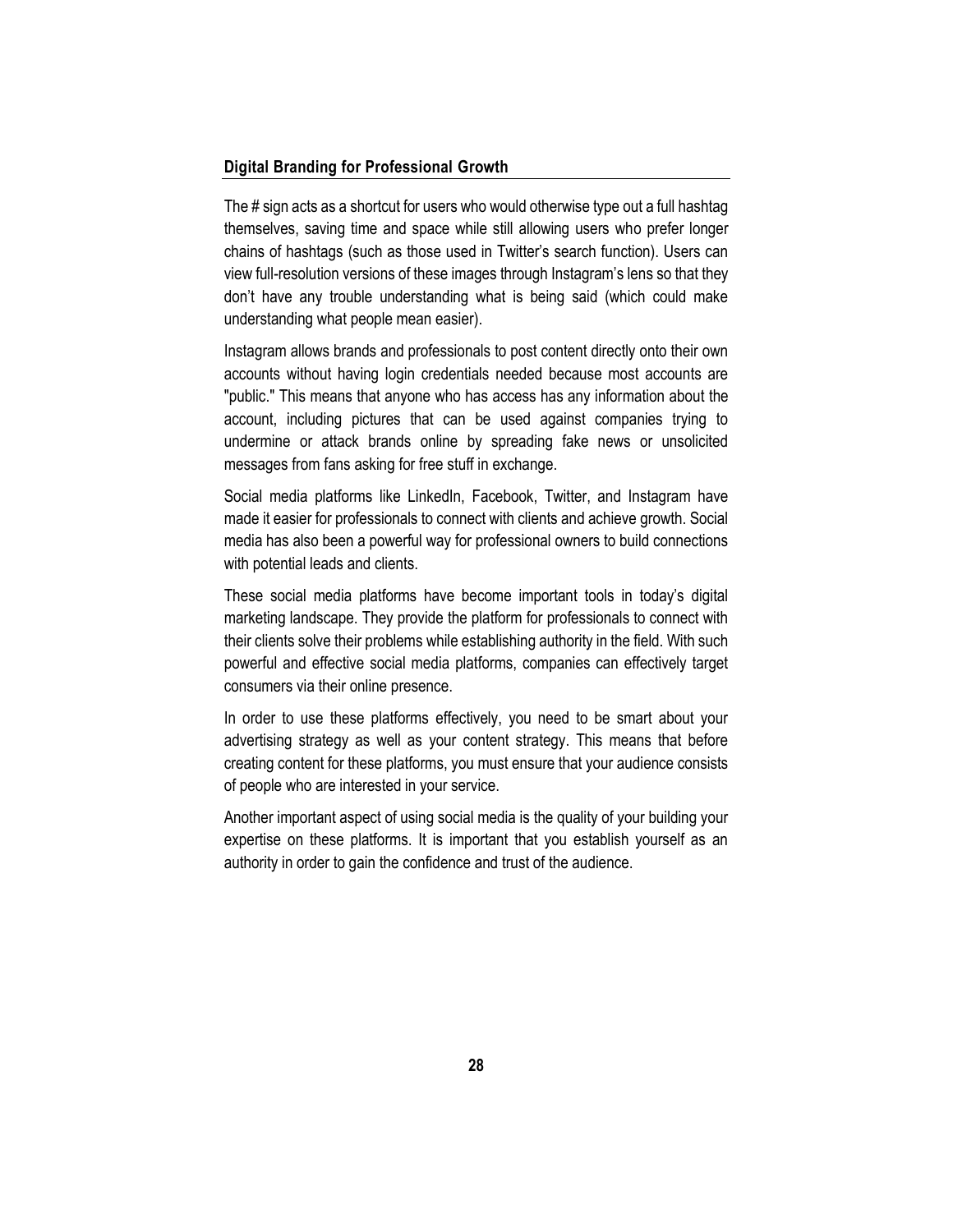# <span id="page-38-0"></span>**Chapter 6 Three Reasons to Record a Podcast Today: It's Never Too Late**

Starting a podcast can be a great opportunity to make a little extra money while exercising your creativity and talents. With the rise of new technologies, podcasting has experienced an uptick in popularity. An image as a podcaster may seem like something out of a science fiction film, but it is very real.

While it does take a lot of time, effort, and planning to start a podcast, it can also be a very fulfilling way to build your Digital brand online. Podcasting is incredibly diverse and, with the right niche and show format, it can be extremely profitable.

You're still not convinced? Below are three reasons you should start a podcast today to build your brand online.

# **Podcasting is a great way to build an audience for your brand online.**

It allows you to share a message with your audience through audio content and eventually build a community around it. Podcasting has experienced a surge in popularity since the early 2010s. According to "The Podcast Host," there are now over 250,000 podcasts being downloaded every week worldwide. [Reuters Institute](https://www.digitalnewsreport.org/publications/2019/news-podcasts-opportunities-publishers/)  [Digital](https://www.digitalnewsreport.org/publications/2019/news-podcasts-opportunities-publishers/) News Report shows that podcasting is now a worldwide phenomenon, with 36% of those surveyed accessing a podcast each month and around 15% using a news podcast.

Unlike newspapers, magazines, and books, which are printed, produced and distributed through traditional channels such as stores, newsstands, and bookshops, podcasts are delivered digitally.

# **Podcasting is a great way to share your expertise with the world.**

Putting out content positions you as an expert in your field, and this includes podcast episodes. You can talk about cases, interview clients, or chat with colleagues - it doesn't matter! Simply having the episodes on your website and social media will make your firm more impressive and gravitas.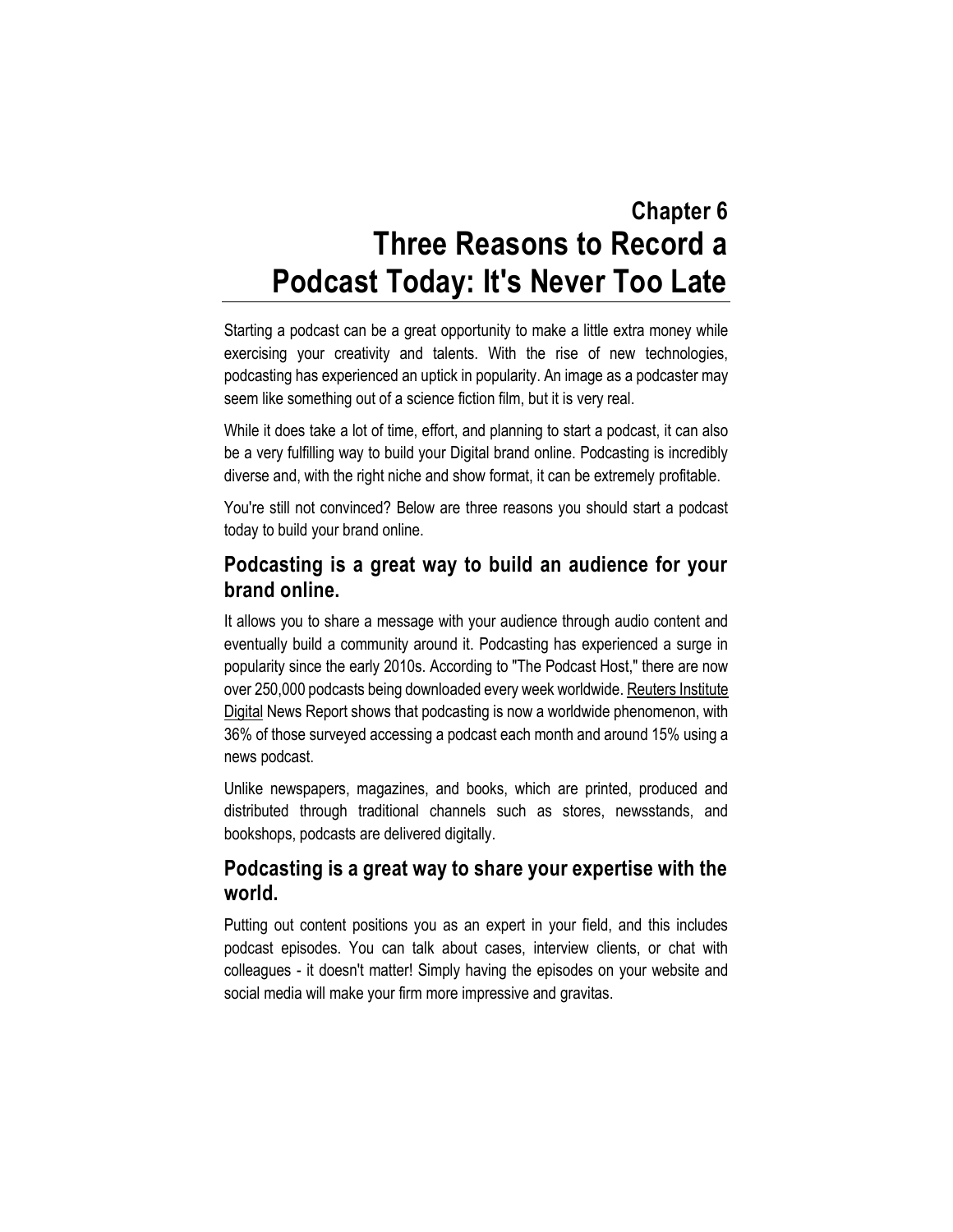Not only is podcasting a great way to network but it's also been proven to be a good way to build an audience.

# **Podcasting is a great way to connect with other podcasters and learn from them.**

When you have something valuable to share, it can pay off.

Podcasting is a great way to connect with other podcasters and learn from them. When you have something valuable to share, it can pay off. Easy to distribute: You can easily distribute your podcast through RSS, email, and social media. With email marketing, you can also include links to specific episodes in your outreach. You can find email newsletters, and RSS feeds on sites like Libsyn, Blubrry, and Podbean.

But don't think of it as one-stop marketing—it's not. Because podcasting is still a new medium, you should use other marketing tools in combination with it to achieve your goals.

But it's also a great way to build a following, gain new subscribers, and increase your income.

In this post, I'll show you how to set up your own podcast and start growing your audience online.

## **Conclusion**

In conclusion, podcasts are a great way to find new information, have an intellectual conversation with friends, and keep up-to-date with the latest news. Now is the time to start your own podcast or join one that interests you!

## **Wrapping up!**

There are benefits to podcasts that you can gain from listening in. Podcasts are a great way to gain knowledge of new topics, have intellectual conversations with friends, and stay informed on the latest news.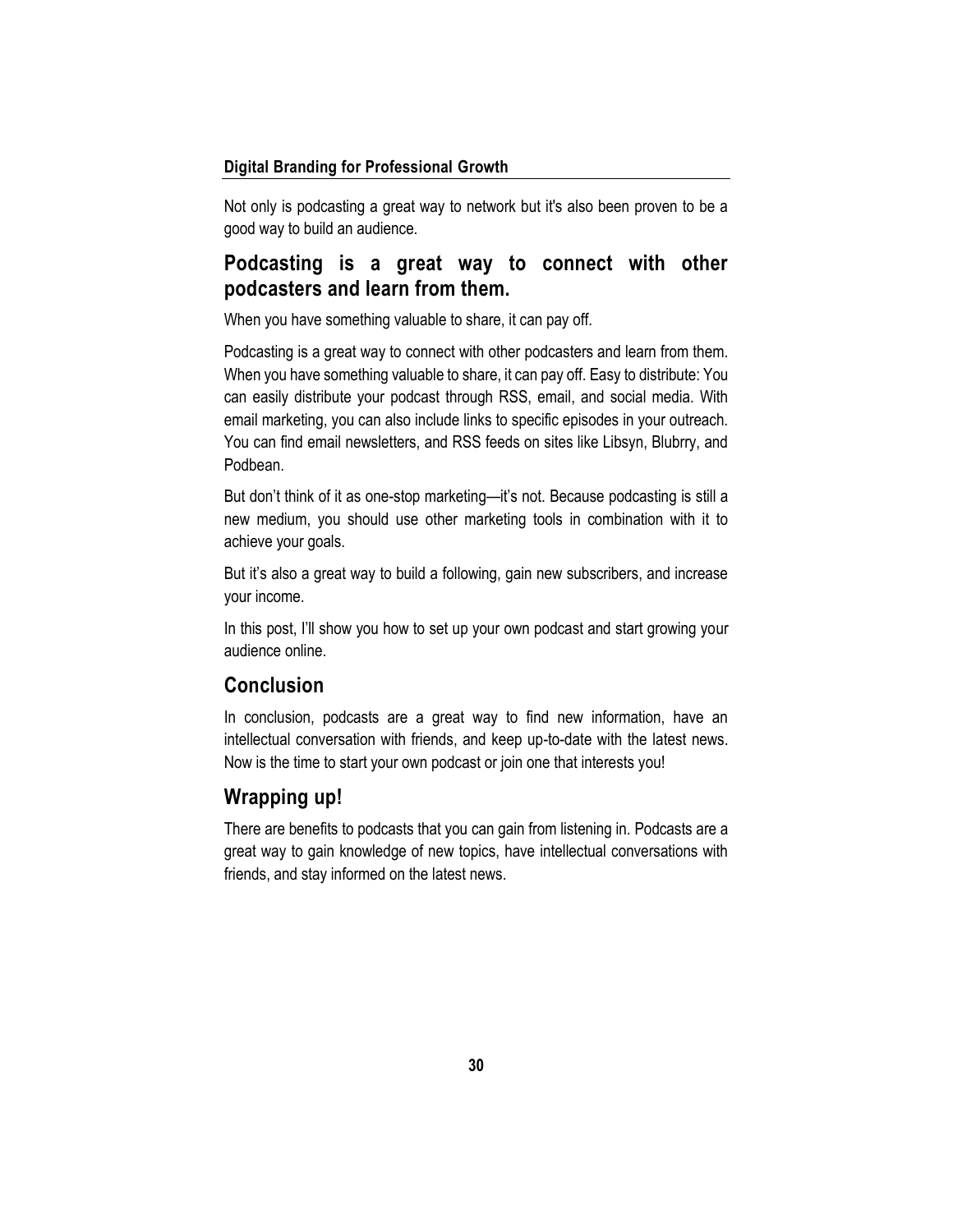# **Chapter 7 The Trend in 2022: Digital Branding**

<span id="page-40-0"></span>After this long, let's share with you an insight about the trends in 2022 for professionals and professional owners who are resonating with Digital branding online.

It's all about YOU when it comes to Digital branding. Whatever form of branding you choose for yourself, the important thing is that you have to be yourself. It is important to your followers and your audience that you are seen as you are. Never be afraid to speak your mind, and always UPSKILL.

When it comes to investing in your Digital brand in 2022, having a clear investment strategy is vital. A stock-market or crypto investment will quickly burn through your resources, chasing the next shiny object. Rather, take note of these five trends that will be important in the coming year.

## **Rise of New Social Platforms**

From the iconic Facebook blackout in October 2021 to court proceedings involving Instagram's top executives and escalating censorship issues affecting all leading platforms, 2021 proved that the holy trinity of Facebook, Instagram, and Youtube is not as indestructible as we imagined. New social platforms were gaining traction in 2021. Some were fueled by a specific community, such as Discord, which grew in popularity thanks to the NFT crowd. Others, like Parler, became a meeting place for persons with certain political beliefs. If we talked about micro-influencers within "old" social-media platforms in past years, the year 2021 accelerated this trend, and now we're talking about micro-platforms for specialized groups.

We can only expect this tendency to continue in 2022, with news like Rumble preparing to go public and Donald Trump intending to build his own social media site.

# **Make room for more in-depth (and longer) discussions.**

Clubhouse's early users would spend hours and days on the site, forgetting to eat and shower, when it originally launched in late 2019. Despite the fact that interest in the platform waned rapidly, Clubhouse identified a significant market need: the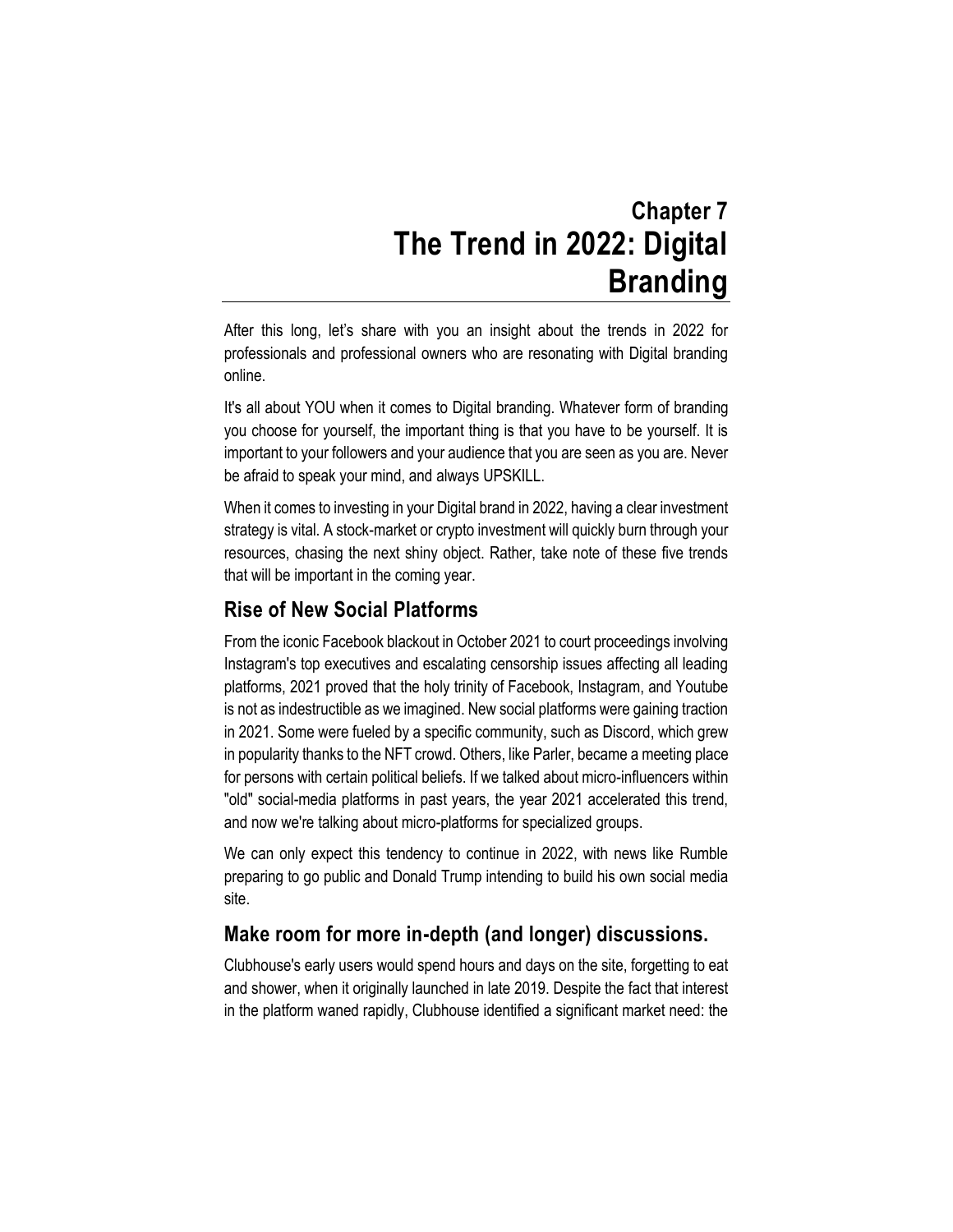internet needs a space for lengthier conversations, and the audio appears to be an excellent medium for this.

Since the start of the pandemic, Facebook has been establishing audio rooms, Twitter has added Spaces, and the popularity of podcast listeners has been steadily increasing. We're used to hearing that people's attention spans are shortening, yet styles that allow for a larger dialogue seem to be gaining traction. If you're planning a Digital brand strategy for 2022, make sure you leave room for deeper dialogues with your audience. It may be a weekly Instagram Live, a podcast, or a Facebook group.

# **"Inspirational" should be replaced with "relatable."**

Instagram stories take precedence over postings. Facebook groups discussions take precedence over page posts. The pendulum is swinging away from the perfectly polished image and inspirational content and toward real-world problemsolving with community support. Even social-media formats that are gaining traction speaks to a shift in public opinion. Examine the thoughts and messages you offer, regardless of the medium you use.

Being an opinion leader does not imply that you have everything worked out and can present your ideal "after" photo. The world is changing at a breakneck pace, and it's up to you to ask the correct questions and be transparent about the issues you and your firm are now facing. In 2022, you'll earn more brownie points by showing your audience the "behind the scenes" of your outcomes or even starting open debates with your community.

# **Bring individuals together around the same goal and set of ideals**

Your Digital views on social matters have nothing to do with your professional skills as, say, a photographer twenty years ago. Today, they can easily become a decisive element that turns some potential consumers into loyal fans while repelling others. According to studies, four out of five buyers prefer companies that reflect their Digital values. The same is true for your Digital brand's followers.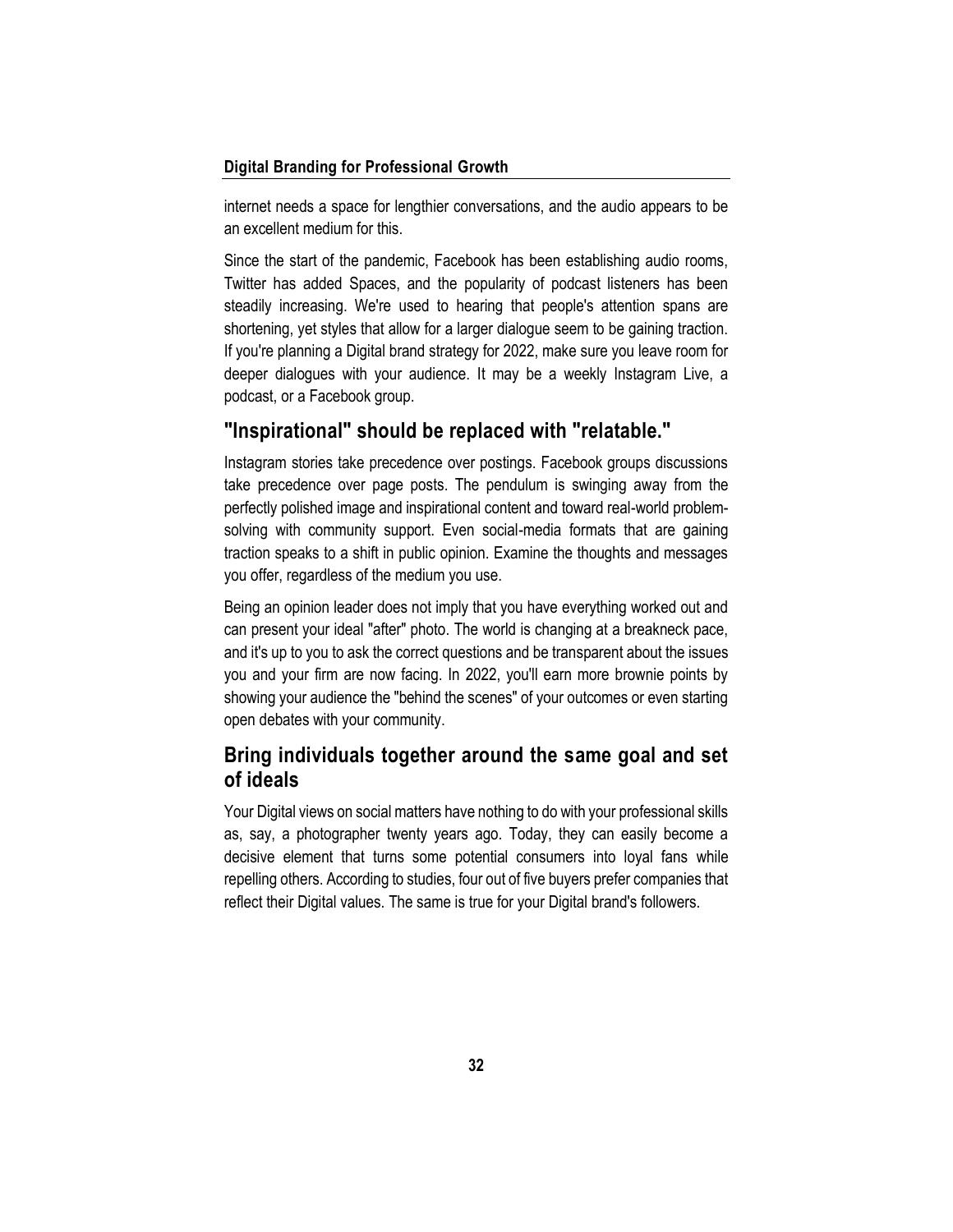# **Contents that appeal to the five senses: if we can read, listen, and watch- They work well!**

It'll be even better if we can smell and taste it. It's a more comprehensive immersion experience. This has strength if you can read it while simultaneously hearing it. Many digital newspapers now allow you to "listen" to the text.

The podcast is popular because it allows you to combine it with other activities such as going for a stroll, cooking, or taking a rest while closing your eyes. The audio rooms appeared to have more travel distance, so it stayed halfway. In a world where attention spans are hardly more than a minute, Tik Tok and the Reels, among other experiences, reign supreme.

You'll need to engage more than one sense to keep your attention.

## **End Note**

"You're smart. You're educated. You're a professional. Your digital footprint should speak for itself."

There is no one solution that will fit every individual's needs; however, when looking at the benefits and drawbacks of digital branding, it is clear that they outweigh the disadvantages.

For an effective digital branding strategy, your profession should take care to develop a comprehensive profile with a strong social media presence. Make sure to have a consistent theme across all of your content, including posts on your website and blog, tweets on Twitter, posts on Facebook, videos on YouTube, and other content on LinkedIn.

Digital branding is not about products or services but instead about how an individual person connects with their audience. It's important to remember that it takes time and dedication to create a strong brand identity.

- Digital branding is the process of connecting with one's audience in order to promote oneself.

- Remembering that Digital branding takes time and dedication will give you the motivation necessary to keep working on your brand.